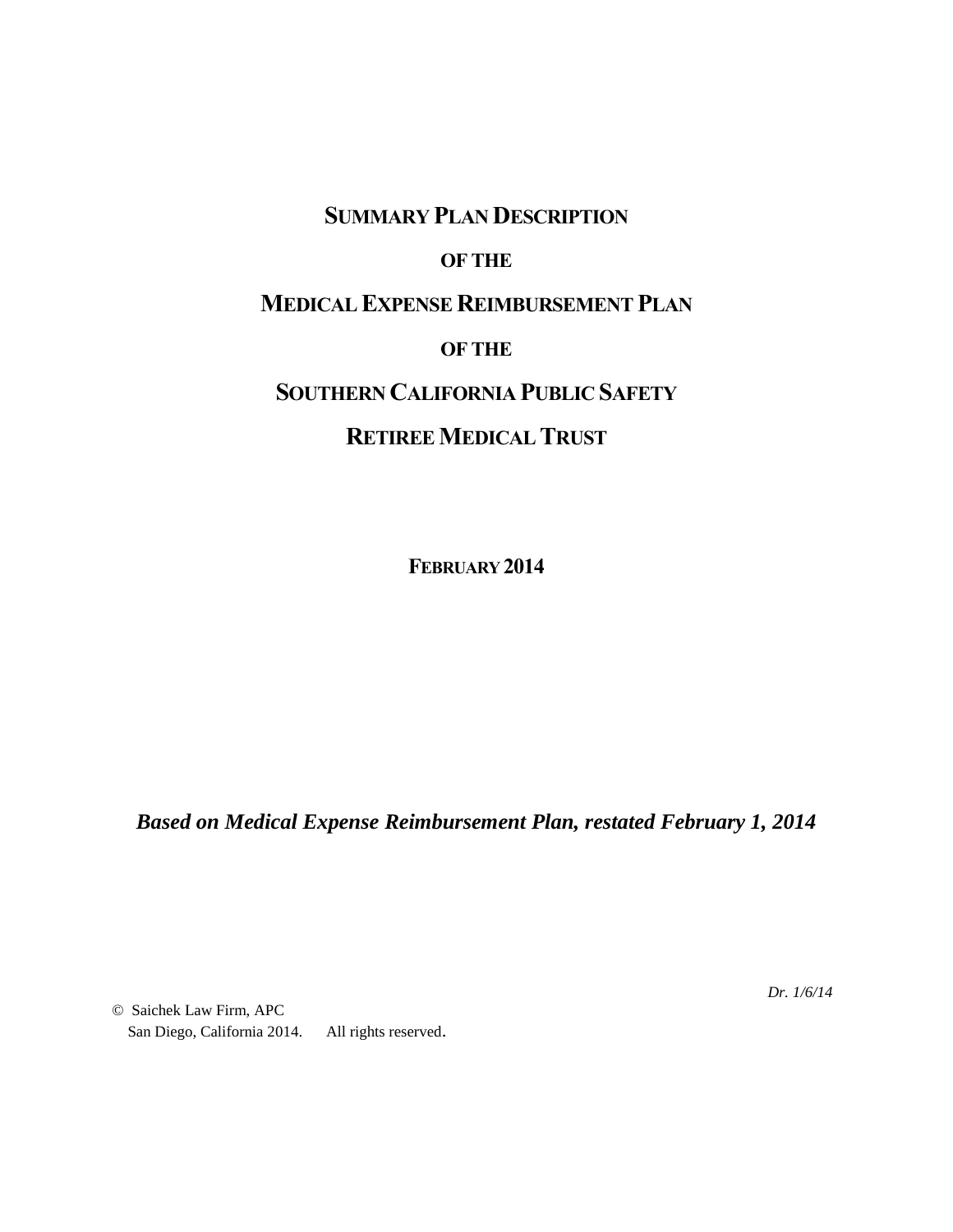#### **SOUTHERN CALIFORNIA PUBLIC SAFETY RETIREE MEDICAL TRUST**

Dear Participants of the Southern California Public Safety Retiree Medical Trust:

The Southern California Public Safety Retiree Medical Trust (the "Trust") was established by the Alhambra Police Officers' Association. The Trust is an employee benefits trust designed to provide financial support during your retirement, in the form of payment toward retiree medical costs. Your Association has negotiated an employer contribution into this Trust; specific language can be found in your Memorandum of Understanding. By negotiating a contribution to the Medical Expense Reimbursement Plan of the Southern California Pubic Safety Retiree Medical Trust, your Association is proactively planning for your retirement by pre-funding the continually increasing expense of retiree medical.

The Trust is highly tax-favored: The contributions are made with pre-tax dollars; the Trust earnings are not taxable; and when you begin receiving benefits in the future, they will not be taxed (unlike pension payments, which are taxed).

We, the Board of Trustees, are fellow police officers, selected by the membership of Alhambra POA. We are very pleased to distribute to you this "Summary Plan Description" booklet, which gives general information regarding the operation of the Medical Expense Reimbursement Plan in a Paragraph-and-answer format, a brief summary of the Plan, as well as rights and protections to which you are entitled under federal law.

The Board of Trustees is totally committed to the successful operation of this Plan, with a goal of helping police officers and their families lessen the burden of retiree health costs. We welcome your input and comments.

Best Regards, Board of Trustees Southern California Public Safety Retiree Medical Trust February 2014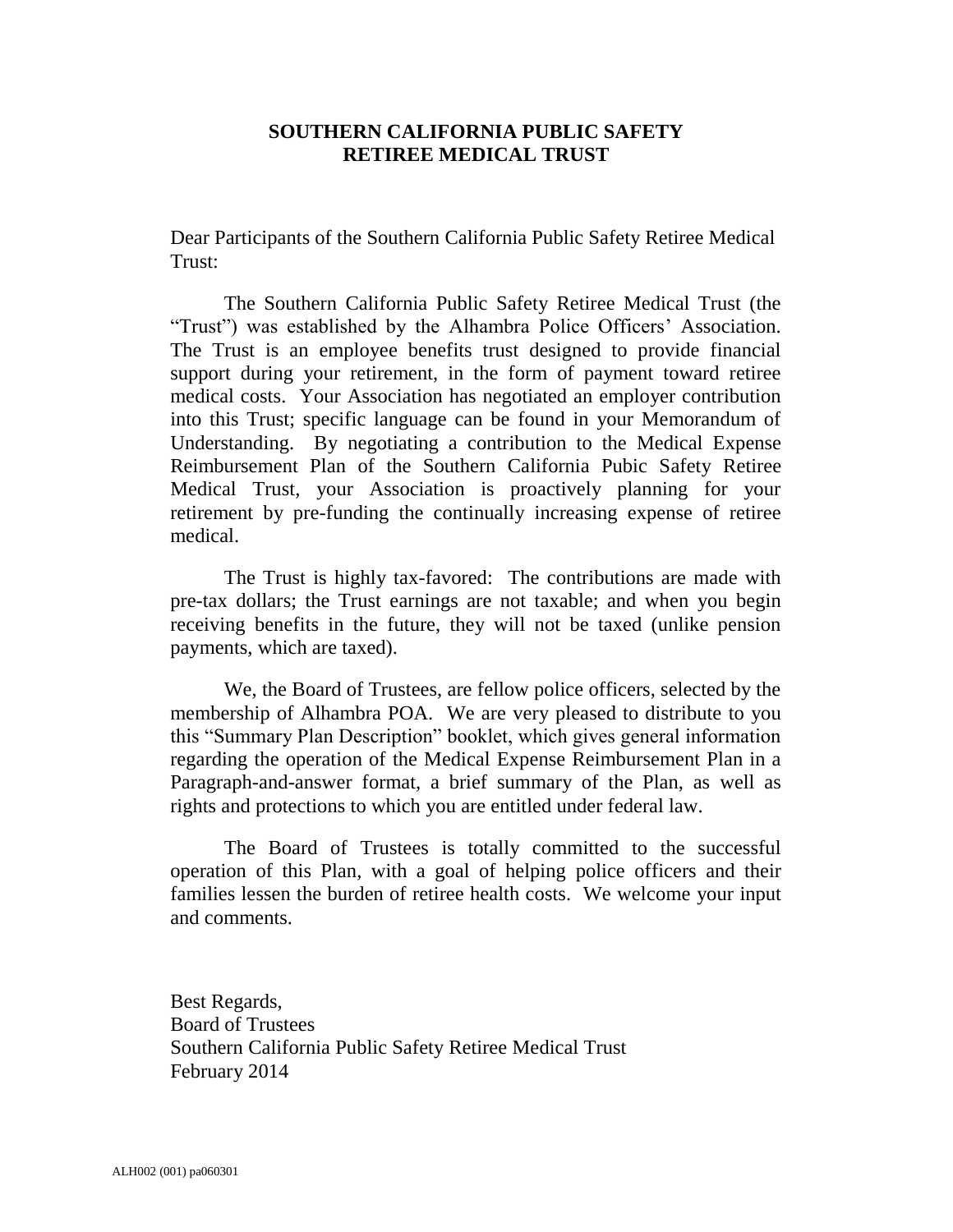## **HIGHLIGHTS OF THE PLAN**

**Eligibility**. Generally, current employees will need seven (7) years in the Plan to achieve eligibility for full retirement benefits from the Trust. A lower benefit level is available to employees employed on July 1, 2005, who did not participate in the Plan for seven (7) years prior to retirement.

**Benefits.** Your retirement benefits from this Trust come in the form of reimbursement for certain medical costs, which are considered Covered Expenses<sup>1</sup> incurred after you retire. Your reimbursement is limited to the amount of your monthly Benefit Level, which will vary and depends on your years of Active Service. Note that your monthly Benefit Level is reduced by 50% upon Medicare eligibility. Contact the Trust Office to find out your Benefit Level.

**Claims.** You must present your claims to the Trust Office with your proof of Covered Expense payment, on a form approved by the Trustees, within 90 days from the end of the plan year in which you paid for the Covered Expense. The plan year ends on January 31<sup>st</sup>; so, claims for payments made during the prior plan year are due no later than May  $1<sup>st</sup>$  each year. However, you are encouraged to submit your claims throughout the plan year.

**Change of Address, Spouse or Children.** If you move or have a change in mailing address, it is your responsibility to update the mailing address on file with the Trust Office. It is also your responsibility to update the information on file with the Trust Office if you have a change in spouse or children. Failure to notify the Trust Office may result in loss or delay of benefit payments.

**Trust Office (Administrator).** The Trust Office provides important services to the Trust. For example, to find out your Benefit Level, submit benefit claims, request a copy of the Plan or notify the Trust of a change in address, you may contact the Trust Office at:

> **Southern California Public Safety Retiree Medical Trust c/o Delta Health Systems Attn: Ms. Alva Aguirre P.O. Box 2487 Stockton, CA 95201 Phone: (800) 700-6762 Fax: (209) 940-5255 Email: AAguirre@deltafund.com**

*Important Information; Please Read:*

*The Paragraphs and Answers in this Summary Plan Description ("SPD") have been designed to provide you with key information about the Southern California Public Safety Retiree Medical Trust, but they do not provide all the details and limitations of the Plan. Exact specifications are provided in the "Medical Expense Reimbursement Plan of the Southern California Public Safety Retiree Medical Trust, restated effective February 1, 2014," (Dr. 10/4/13) and as amended from time to time thereafter. If there is a conflict between the Plan and what is contained in this Summary Plan Description or any other*

<sup>&</sup>lt;sup>1</sup> See Answer # 4 on page 4 for a detailed description of the type expenses for which you will be reimbursed.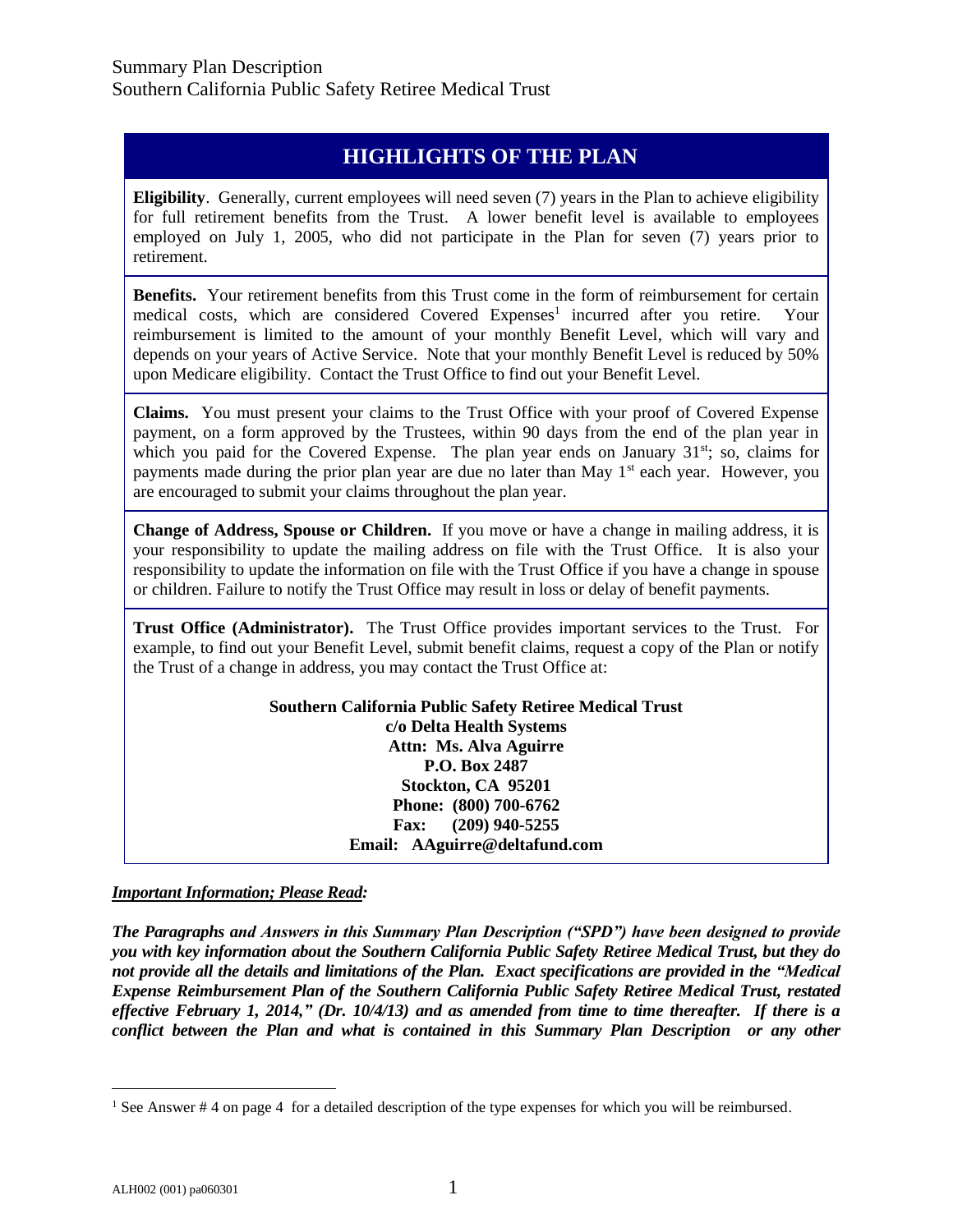*description, the terms of the Plan will prevail. Note that capitalized terms contained herein are defined in the Plan.*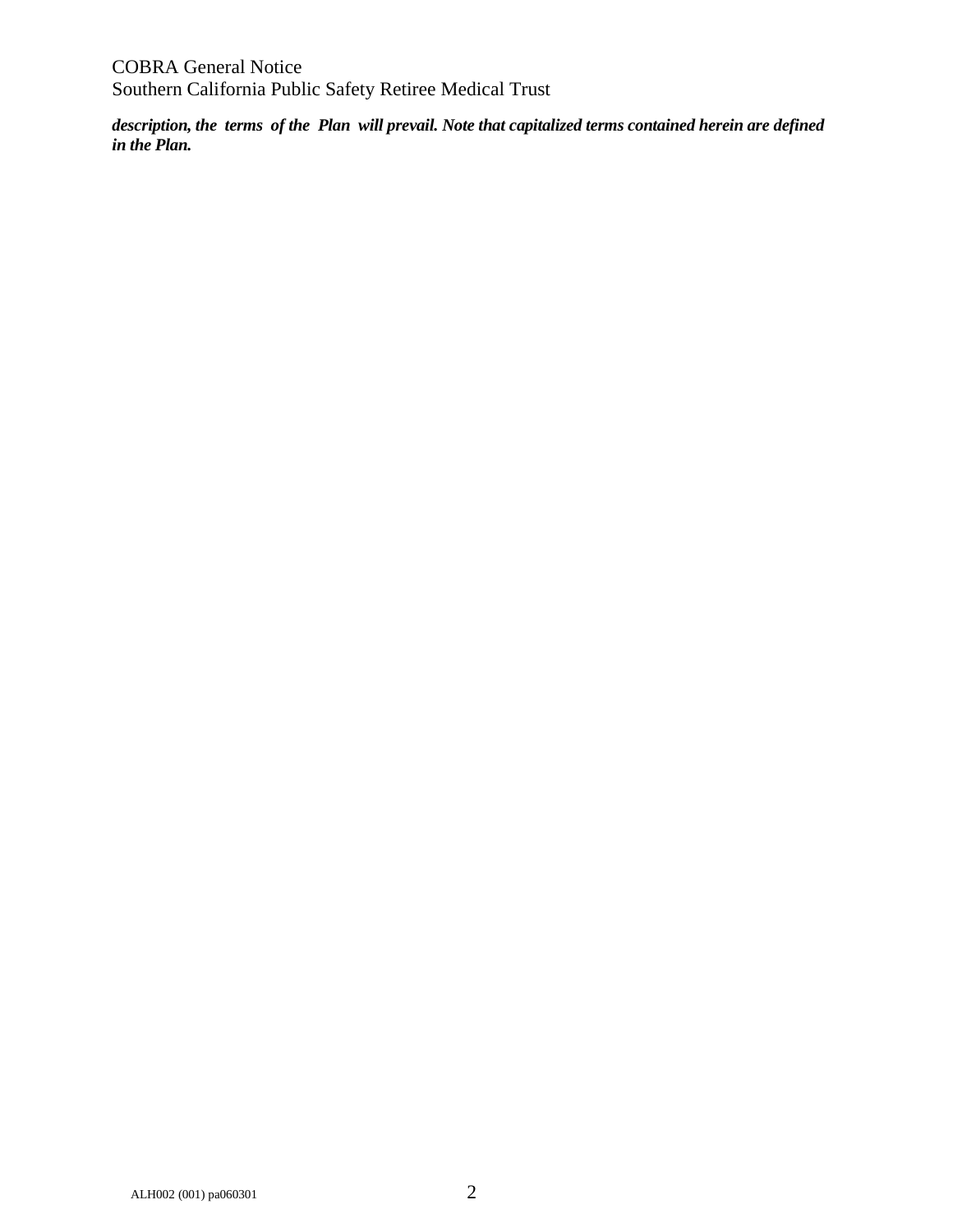## **MEDICAL EXPENSE REIMBURSEMENT PLAN of the SOUTHERN CALIFORNIA PUBLIC SAFETY RETIREE MEDICAL TRUST**

## **SUMMARY PLAN DESCRIPTION**

## **TABLE OF QUESTIONS**

| 1.  |                                                                                       |
|-----|---------------------------------------------------------------------------------------|
| 2.  |                                                                                       |
| 3.  |                                                                                       |
| 4.  |                                                                                       |
| 5.  |                                                                                       |
| 6.  |                                                                                       |
| 7.  | What will the Benefit Amount be for my spouse and children in the event of my death?6 |
| 8.  |                                                                                       |
| 9.  | How do I submit my claims for benefits? And what are the appeal procedures for denied |
| 10. |                                                                                       |
| 11. |                                                                                       |
| 12. | What are the circumstances that may result in ineligibility or denial of benefits; or |
| 13. |                                                                                       |
| 14. |                                                                                       |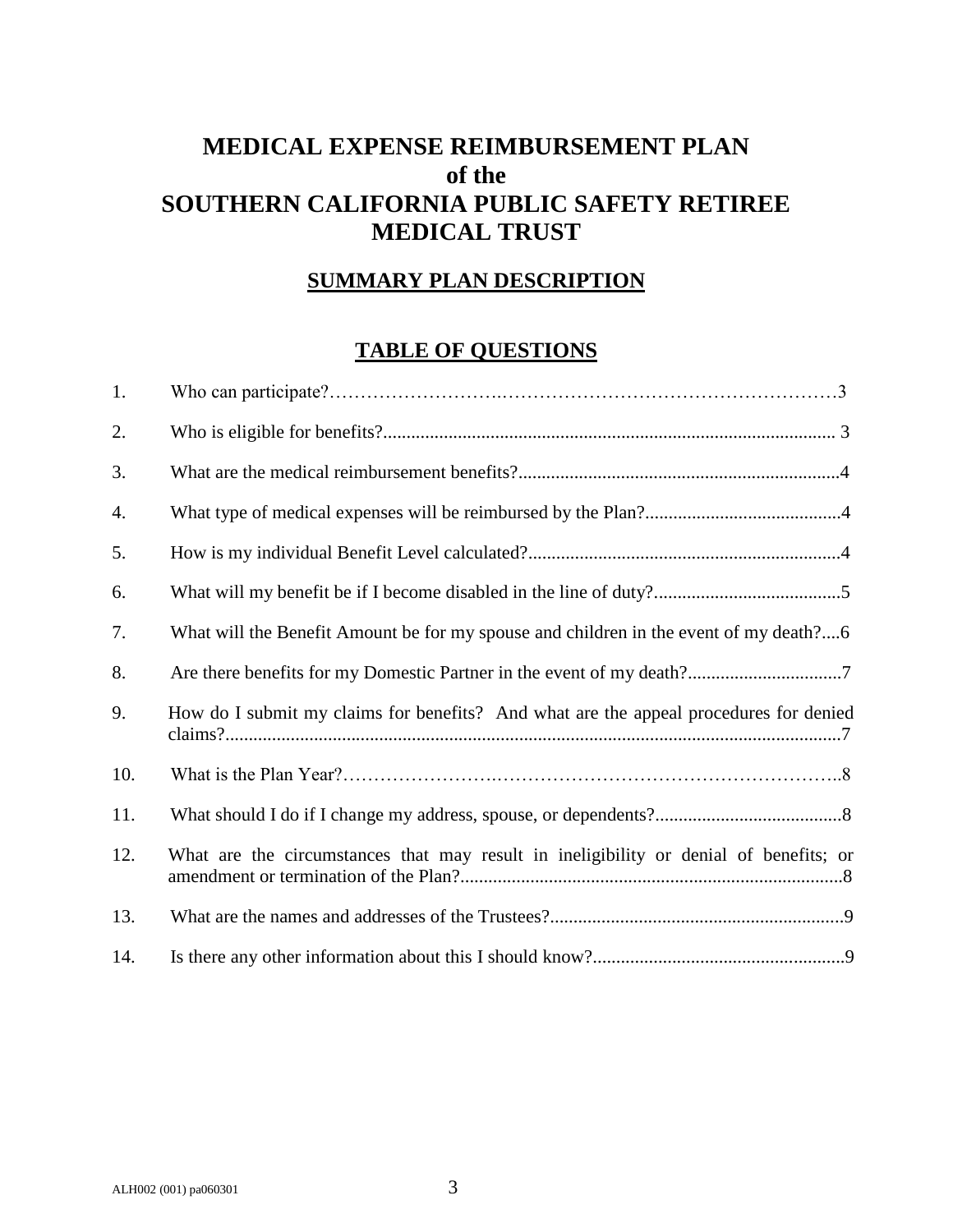## **SUMMARY PLAN DESCRIPTION**

#### **1. Who can participate?**

Eligibility in the Plan is generally open to all full time Employees, employed on or after July 1, 2005, who are members of the bargaining unit represented by the Alhambra Police Officers Association, and for whom the Trust received mandatory Contributions pursuant to an MOU during the Employee's employment.

#### **2. Who is eligible for benefits?**

An Employee described in Paragraph No. 1 above becomes eligible for benefits under the Plan, generally, after the Employee meets all the following requirements:

- Earns seven (7) years of Active Service (i.e., seven (7) years of Contributions to the Trust during employment)
- Contributions are made to the Trust for all years of Active Service
- Attains age 55, if hired before July 1, 2013; or age 57, if hired on or after July 1, 2013
- Separates from employment with the City of Alhambra

#### **Special Eligibility Provisions:**

- *Employee and member of the Alhambra POA on July 1, 2005*. An individual who was both an Employee and member of the Alhambra Police Officers' Association on July 1, 2005, and had contributions made to the Trust on his or her behalf pursuant to a MOU in effect on that date, shall be an Eligible Retiree when he or she attains the applicable eligibility age (currently 55) and separates from employment with the City of Alhambra.
- *Employees permanently disabled in the line of duty.* If an Employee becomes permanently disabled in the line of duty and submits written proof to the Trust Office from the State of California Division of Workers' Compensation of a work-related, permanent disability rating of 40% or more, then that Employee shall be an Eligible Retiree without meeting the above eligibility requirements. However, these early benefits are limited in amount and duration until the Eligible Retiree meets the applicable eligibility age.

**See Plan Section 2.1 for details or contact the Trust Office, Delta Health Systems, contact information at Paragraph 14(E) below. For more information about individuals disabled in the line of duty, please see Paragraph 6.**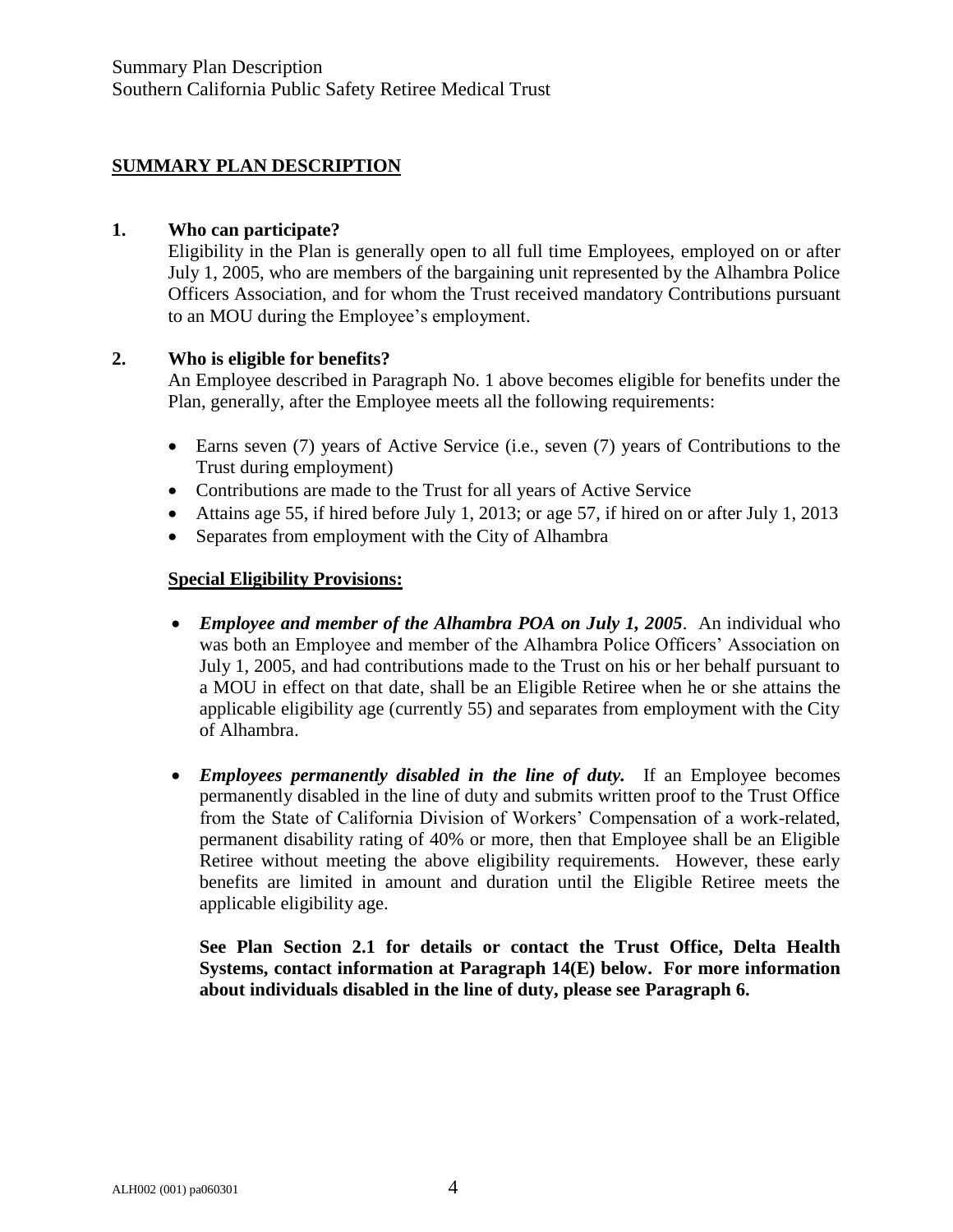### Summary Plan Description

Southern California Public Safety Retiree Medical Trust

#### **3. What are the medical reimbursement benefits?**

After meeting the eligibility requirements, Beneficiaries are entitled to reimbursement toward the payment of Covered Expenses, which consists of insurance premiums and medical expenses incurred on or after attaining eligibility. Reimbursement payments are subject to proper and timely submission of benefit claims. The amount of the reimbursement payment is limited to the Eligible Retiree's Benefit Level (See Paragraph 5 below).

Cost Sharing. It is important to remember that the Plan reimburses toward the cost of Covered Expenses, but your Benefit Level may not cover the entire Covered Expense amount. If your Benefit Level does not cover the entire cost of your Covered Expense, you will be responsible for the balance of any Covered Expense amounts you owe in excess your Benefit Level. Further, your reimbursement amount cannot exceed the actual amount of your out-of-pocket expense.

#### **4. What type of medical expenses will be reimbursed by the Plan?**

The following medical expenses are considered Covered Expenses and will be reimbursed by the Plan:

- Premium or contribution payments to health, dental, or vision insurance plans, for coverage in effect while the Beneficiary is eligible for benefits and for types of medical expenses excludible from gross income under Internal Revenue Service Code ("Code") Section 105(b).
- Medical expenses excludable from gross income under Code Section 213(d), i.e., costs for diagnosis, cure, mitigation, treatment, or prevention of disease or injury, for medical services or supplies, including insulin but excluding all other non-prescribed drugs, provided while the Beneficiary is eligible for benefits.

#### **5. How is my individual Benefit Level calculated?**

The Benefit Amount is the monthly maximum amount available for the reimbursement of Covered Expenses, as determined by the Trustees from time to time. Your Benefit Level is a percentage of the Benefit Amount based on the number of Active Service years you have earned. The individual Benefit Level for an Eligible Retiree is determined by multiplying the current Benefit Amount (\$500 on the date of this publication) by the "Benefit Amount Percentage" for your years of Active Service (see table below). An individual's Benefit Level will be calculated according to the schedule below:

| <b>YEARS</b>   | OF          | <b>ACTIVE   PERCENTAGE</b> | OF | <b>BENEFIT</b> |
|----------------|-------------|----------------------------|----|----------------|
| <b>SERVICE</b> |             | <b>AMOUNT</b>              |    |                |
|                | Less than 7 | 0.0%                       |    |                |
|                |             | 58.3%                      |    |                |
|                |             | 66.7%                      |    |                |
|                |             | 75.0%                      |    |                |
| 10             |             | 83.3%                      |    |                |
|                |             | 91.7%                      |    |                |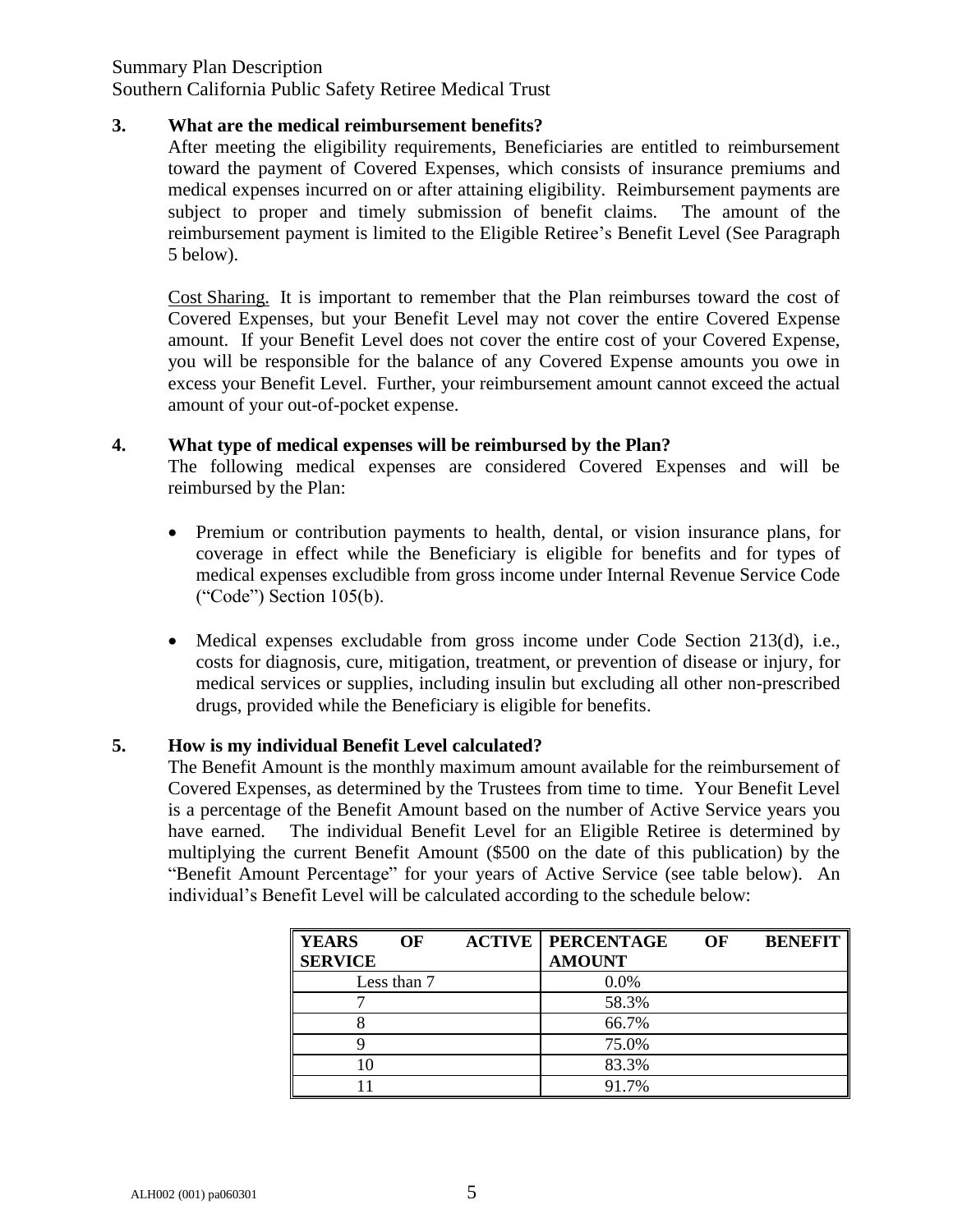12 100.0%

For example, at the current Benefit Amount of \$500. If an Employee retires in 2014 after earning nine (9) years of Active Service and meeting all eligibility requirements, that Employee would be entitled to 75% of the Benefit Amount, and his/her individual monthly Benefit Level would equal \$375 (i.e., \$500 x 75%).

Adjustments to the Benefit Amount and Benefit Levels. The Trustees reserve the right and power to adjust the Benefit Amount and/or Benefit Levels up or down. Such adjustments, or termination of benefits, may apply to some or all current as well as future Beneficiaries. This could occur, generally, for two reasons:

**1) Change in Employer Contribution Rate.** If the Association is able to negotiate a change in the contribution rate to the Trust, then that will usually translate into a change in the Benefit Amount, e.g., if the Association negotiates an increase, then typically it would result in an upward adjustment of the Benefit Amount.

**2) Demographic/Investment Experience**. The second reason for a change in the Benefit Amount is based on a periodic review by the Trustees (with the help of a professional actuary) of the investment and demographic experience of the retiree medical trust. If the investment returns or the demographic experience (e.g., life span, retirement age, etc.) are significantly different than projected, then the Benefit Amount will be adjusted (up or down).

Benefit Level Reduction at Medicare Eligibility. The Eligible Retiree's Benefit Level is reduced by 50% when he or she becomes eligible for Medicare. The Trust Office assumes that the Eligible Retiree is Medicare eligible when he or she reaches the Medicare eligibility age. If you are not eligible for Medicare, you must submit proof of ineligibility to the Trust Office in order to continue receiving your full Benefit Level without reduction after Medicare eligibility age (currently age 65). See Plan Section  $3.2(f).$ 

#### **6. What will my benefit be if I become disabled in the line of duty?**

If the Employee becomes permanently disabled in the line of duty and submits written proof to the Trust Office from the State of California Division of Workers' Compensation of a work-related, permanent disability rating of 40% or more, then the Employee becomes an Eligible Retiree without meeting the regular eligibility requirements. The disabled Eligible Retiree is entitled to 50% of his or her Benefit Level on the date that he or she separated employment. The disabled Eligible Retiree is eligible for reimbursement benefits at this Benefit Level for 24 months following the date of written proof of disability. The disabled Eligible Retiree can choose any 24 month period between the date of proof of disability and his/her  $55<sup>th</sup>$  birthday (or  $57<sup>th</sup>$  birthday for employees hired on or after July 1, 2013). After 24 months of benefit eligibility, the disabled Eligible Retiree's benefits are suspended until he or she reaches the regular eligibility age under Section 2.1(b) of the Plan. At regular eligibility age, the disabled Eligible Retiree is entitled to reimbursement benefits at 100% of his or her Benefit Level on the date of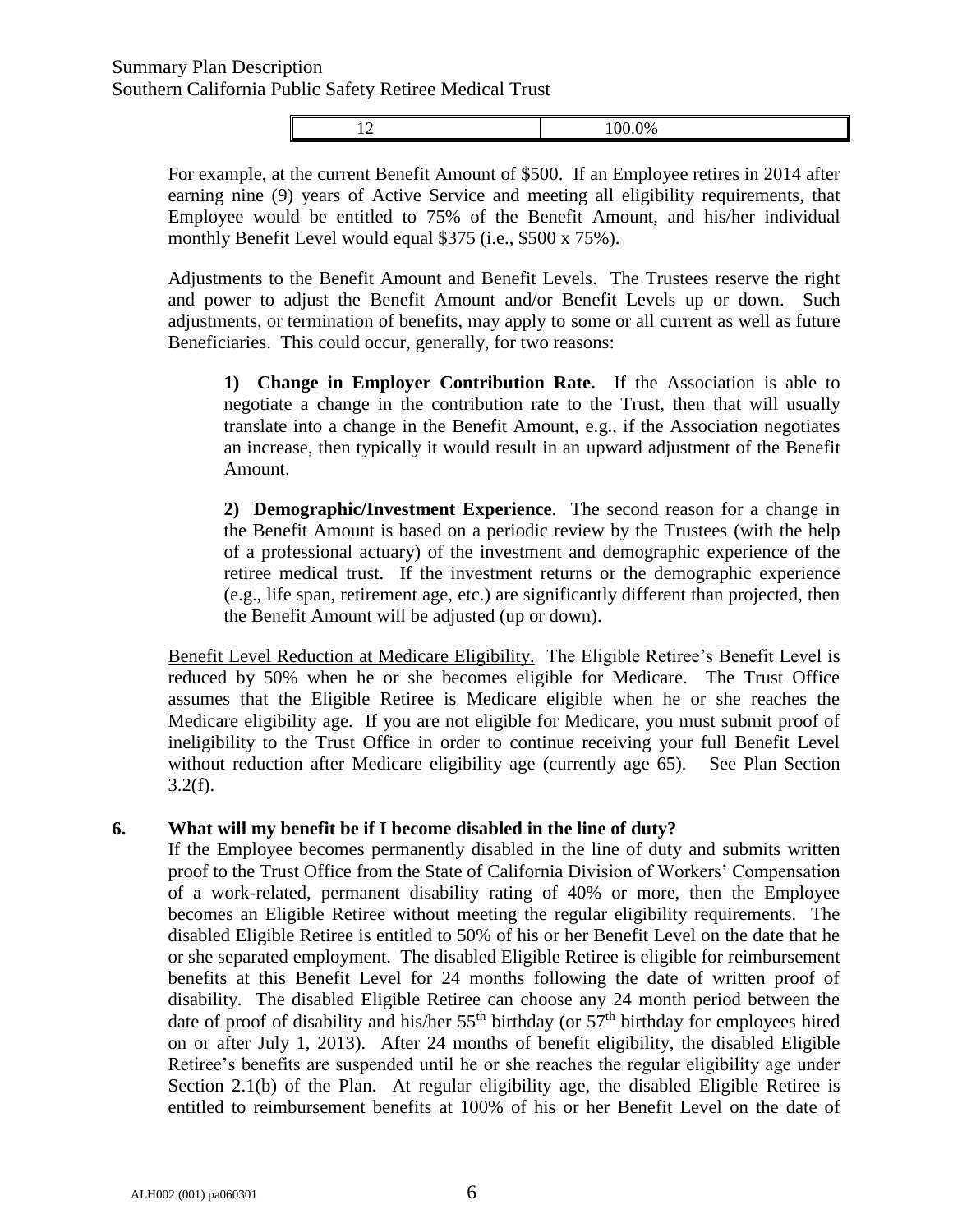Southern California Public Safety Retiree Medical Trust

separation of employment. In addition, like the regular Eligible Retiree, the disabled Eligible Retiree's Benefit Level is reduced by 50% at Medicare eligibility.

For example, Employee A has been participating in the Trust for eight  $(8)$  years<sup>2</sup> and became permanently disabled in the line of duty and separated from employment on September 1, 2013, at the age of 50. Employee A received a permanent disability rating of 50% from the Division of Workers Compensation on December 1, 2013, and submitted that document to the Trust Office. Employee A is eligible for benefits starting on December 1, 2013, at 50% of his Benefit Level, which is calculated as follows:

Step 1: Calculate regular Benefit Level for eight years of Active Service on September 1, 2013: 66.7% of \$500 = \$333.50 Step 2: Calculate early Benefit Level for disabled Eligible Retiree: 50% of  $\$333.50 = \$166.75.$ 

If the disabled Eligible Retiree chooses to start benefit payments on December 1, 2013,<sup>3</sup> then on December 1, 2015, this disabled Eligible Retiree's benefits will be suspended until he reaches age 55 in 2018. When he reaches the regular eligibility age (currently age 55) in 2018, then his benefits will restart at \$333.50 per month (100% of his/her Benefit Level at separation from employment). At Medicare eligibility, his/her benefits will go back to 50% of his/her Benefit Level, or \$166.75 per month.

See Plan Sections 2.1(f) and 3.2(e) for details or contact the Trust Office.

## **7. What will the Benefit Amount be for my spouse and children in the event of my death?**

Benefits for Surviving Spouse may begin the month after the Eligible Retiree would have attained the eligibility age, either 55 or 57, or the month after the Eligible Retiree's death, whichever is later. A Surviving Spouse will receive 50% of the Benefit Level of the deceased Eligible Retiree at the time of his or her death. The Trust Office will request proof of marriage for surviving spouse benefits. If the Eligible Retiree had not yet become eligible for Medicare on the date of his or her death, then the Surviving Spouse's benefits will be reduced by 50% on the date that the Eligible Retiree would have attained Medicare eligibility. So, for example, if the Eligible Retiree's Benefit Level was \$375 at the time of his death at age 57, then the Surviving Spouse will receive \$187.50 per month until the date that the Eligible Retiree would have attained Medicare eligibility. On that date, the Surviving Spouse's benefit will reduce to \$93.75 per month.

If there are only Surviving Children and no Surviving Spouse, they will be entitled to share equally in 100% of the Benefit Level of the deceased Eligible Retiree at the time of his or

<sup>&</sup>lt;sup>2</sup> Answer assumes Employee A was working at Alhambra and a member of the Alhambra POA on July 1, 2005. If this is not true, then Employee A will receive 100% of his Benefit Level at age 57, rather than at age 55.

<sup>&</sup>lt;sup>3</sup> If the disabled Eligible Retiree does not need the benefits right away (e.g., a spouse has coverage for the disabled Eligible Retiree), then he may decide to wait a few years until he has need to start the 24 months of benefit payments.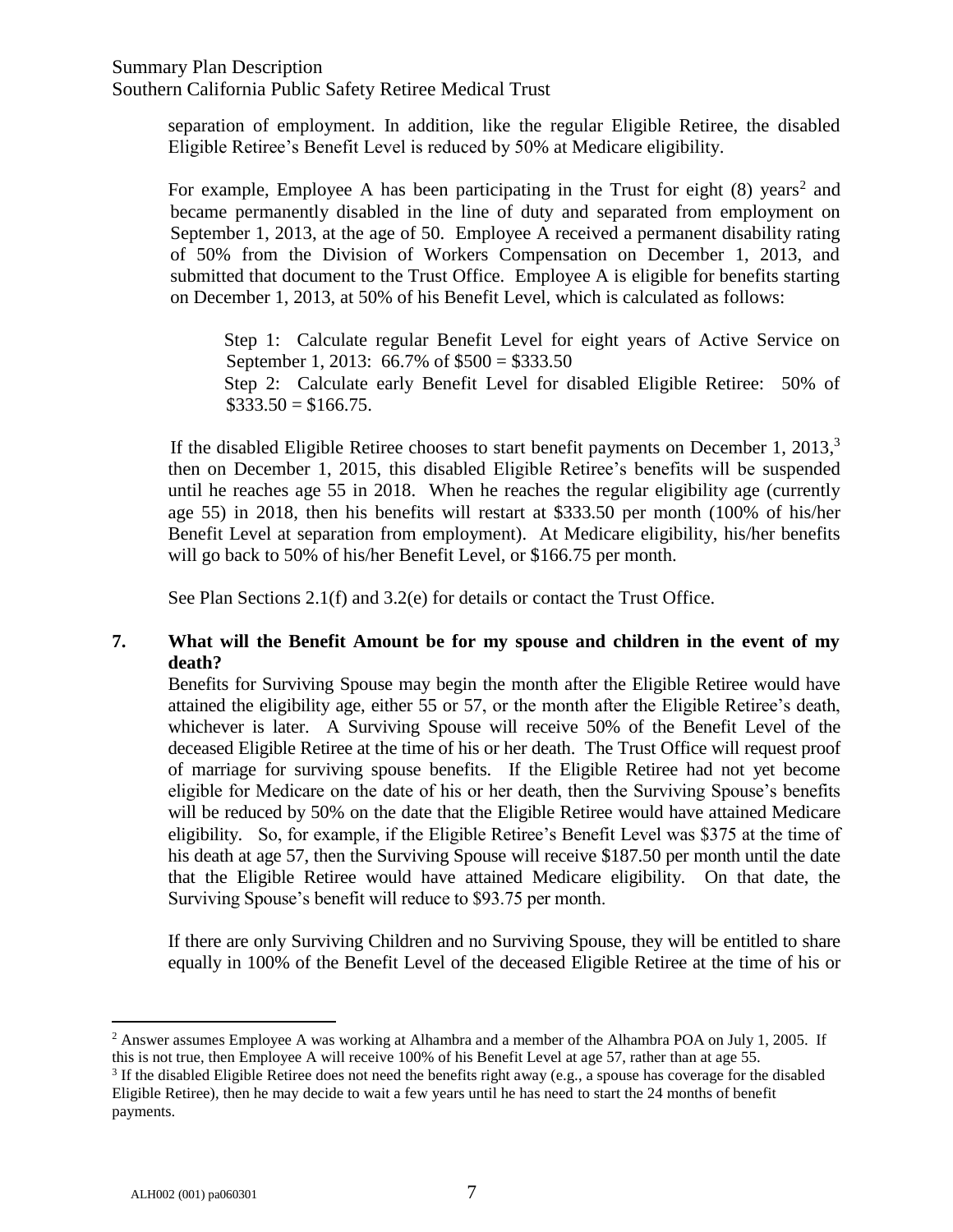### Summary Plan Description Southern California Public Safety Retiree Medical Trust

her death, as long as the Children continue to meet the eligibility requirements, i.e., generally under age 26.

Special provision for Spouses of Employees who die in the line of duty.

Beginning immediately upon the Employee's death in the line of duty (as determined by the California Division of Workers' Compensation), the Surviving Spouse and/or Children will receive 50% of the Benefit Level of the deceased Employee (calculated on the date of his or her death), regardless of whether that Employee was eligible for benefits at the time of death. Further, on the date that the deceased Employee would have attained the eligibility age of 55 or 57, the Surviving Spouse and Children will receive 100% of the Benefit Level of the deceased Eligible Retiree, calculated on the date of death. Like all other Surviving Spouse benefits, these Surviving Spouse benefits are reduced by 50% on the date that the deceased Employee would have attained Medicare eligibility.

#### **8. Are there benefits for my Domestic Partner in the event of my death?**

Yes, benefits for a Surviving Domestic Partner are the same as benefits for a Surviving Spouse, subject to the limitations set by federal law. Federal law provides that the aggregate amount paid to all Domestic Partners under the Plan annually shall not exceed 3% of the total benefits paid annually, which shall be calculated within thirty calendar days after the end of the plan year.

The Internal Revenue Service has issued guidance indicating that, to the extent coverage is provided to *nondependent* Domestic Partners, the value of such coverage under the Plan for nondependent Domestic Partners will be included in the employee's gross income for a taxable year if he or she is expected to have a nondependent Domestic Partner upon becoming eligible for benefits under the Plan. The amounts to be included in the employee's gross income will be determined under a valuation that takes into account reasonable actuarial assumptions. The Trust Office will request information concerning registered Domestic Partnerships.

## **9. How do I submit my claims for benefits? What are the appeal procedures for denied claims?**

To present a claim for benefits under this Plan, Beneficiaries must submit a written claim on a form approved by the Trustees to the Trust Office within 90 calendar days from the end of the plan year in which the Beneficiary paid the Covered Expense at:

Southern California Public Safety Retiree Medical Trust c/o Delta Health Systems Attn: Ms. Alva Aguirre P.O. Box 2487 Stockton, CA 95201 Fax: (209) 940-5255 Email: AAguirre@deltafund.com

The Trust encourages you to submit claims and receive reimbursements throughout the plan year. However, the plan year ends on January  $31<sup>st</sup>$ ; so, any remaining claims for Covered Expenses that you paid for in the prior 12 months are due to the Trust Office no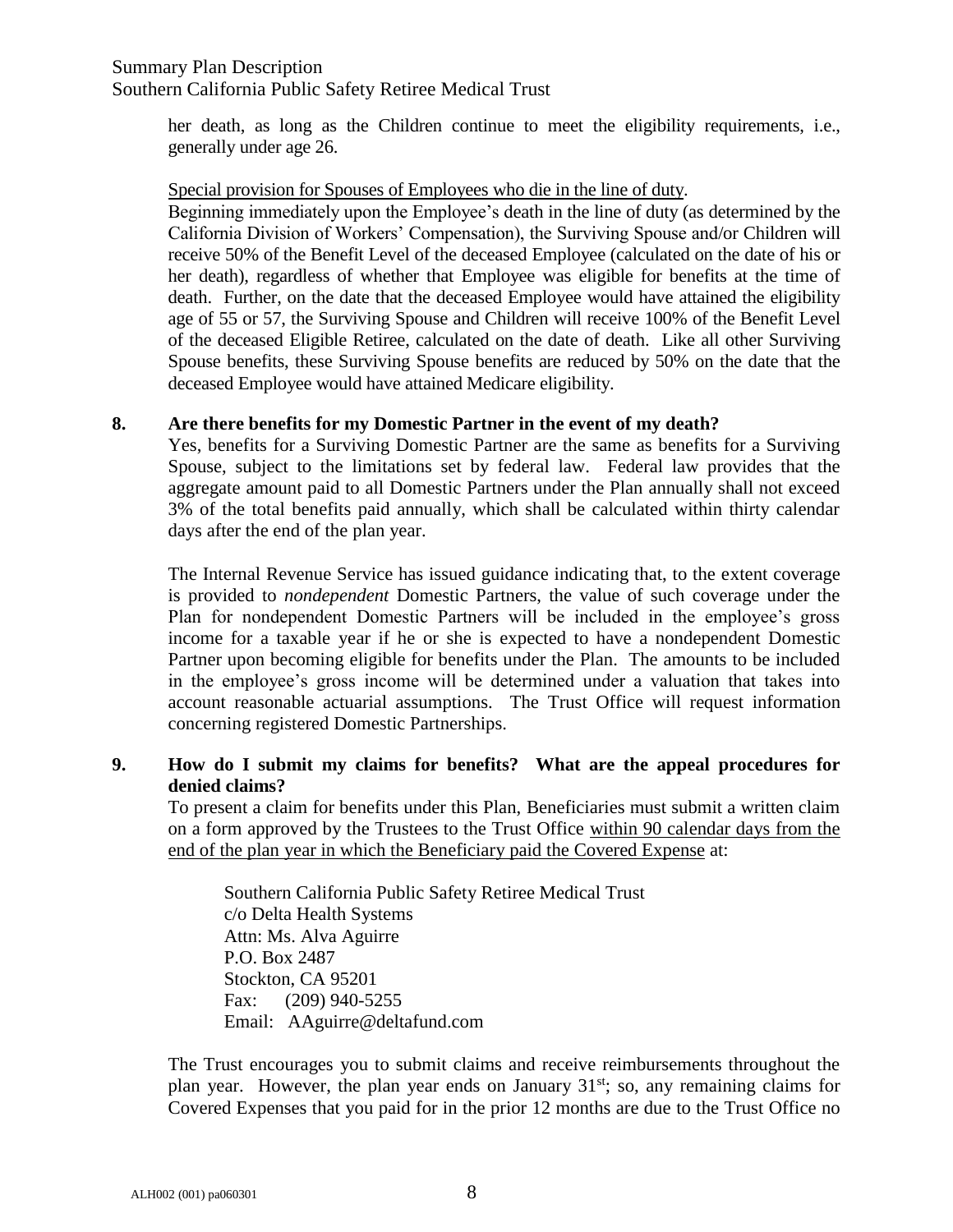## Summary Plan Description Southern California Public Safety Retiree Medical Trust

later than May  $1<sup>st</sup>$  each year.

Beneficiaries may also make a written request to the Trust Office for an eligibility determination, clarification of rights under the Plan or enforcement of rights under the Plan. Details for claim submission and appeal of claim denial are set forth in Article III, Section 3.5, and Article IV of the Plan. Note that the appeal procedures apply to any complaint that you may have regarding the Plan, i.e., not just a claim denial.

To appeal a claim denial, eligibility determination or response on clarification or enforcement of Plan rights, a Beneficiary must submit a written request to the Trust Office within 181 calendar days after the date of the Trust Office's notification of denial of benefits or determination. The Board of Trustees will hold a hearing on the appeal, and the Beneficiary will be entitled to present his or her position and any evidence in support of his or her appeal at the hearing. The Board of Trustees will then make a decision affirming, modifying or setting aside the Trust Office decision.

#### **10. What is the Plan Year?**

The Plan year runs from February 1 to January 31.

#### **11. What should I do if I change my address, spouse, or children?**

It is the Participant's responsibility to notify the Trust Office of any change in mailing address, spouse or children. Note that it is important to keep this type of information updated with the Trust Office so that notices related to the Plan and benefit payments may be sent to you and/or your Beneficiaries.

## **Failure to notify the Trust Office of such changes may result in the loss or delay of benefits under this Plan.**

Please update the Trust Office with any changes to your address or Beneficiaries by contacting the following:

> Southern California Public Safety Retiree Medical Trust c/o Delta Health Systems Attn: Ms. Alva Aguirre P.O. Box 2487 Stockton, CA 95201 Phone: (800) 700-6762 Fax: (209) 940-5255

#### **12. What are the circumstances that may result in ineligibility or denial of benefits; or amendment or termination of the Plan?**

Circumstances which may result in disqualification, ineligibility, denial, or the loss of benefits include failure by the Employee or employer to make required contributions, failure to properly submit expense receipts, failure to meet the eligibility requirements, death, or termination of the Plan. Also, note the following events will cause termination of benefits: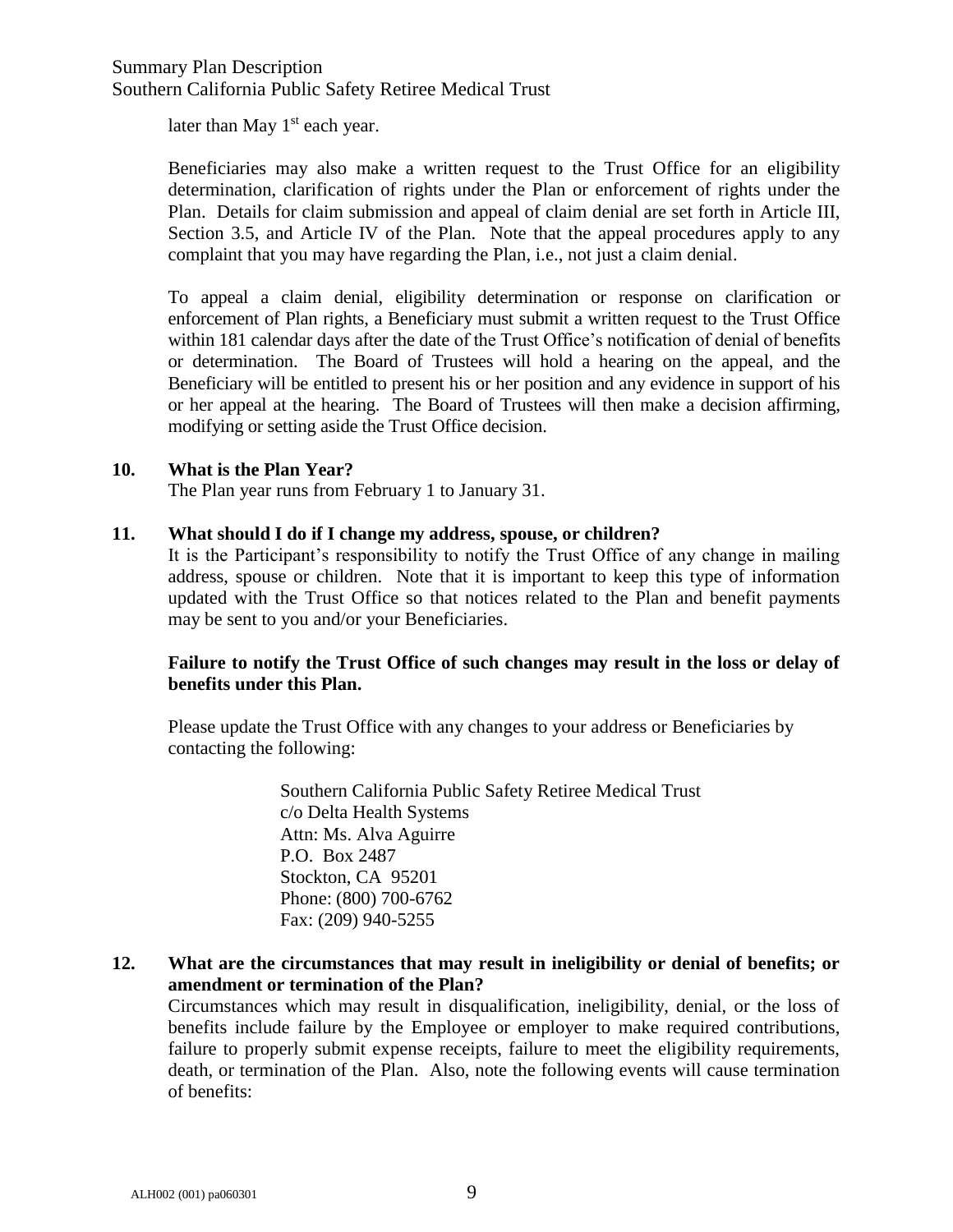- An Eligible Retiree's benefits under this Plan will terminate upon his/her death.
- A disabled Eligible Retiree's benefits under this Plan will be suspended 24 months after the start date of the early 50% disability Benefit Level and then restarted at regular eligibility age.
- A Surviving Spouse's benefits under this Plan will terminate upon his or her death.
- A Surviving Child's benefits under this Plan will terminate upon the loss of Child status. However, if the Child was determined (prior to the death of the Eligible Retiree) to be emotionally, mentally, or physically incapacitated by a court, then the Child is entitled to benefits under this Plan for the duration of his or her lifetime.

The individual Benefit Level and Benefit Amount may be modified or terminated pursuant to Article VI of the Plan and such changes may apply to some or all current and/or future Beneficiaries. In the event of the termination of the Plan, assets of the Plan which remain after payment of expenses associated with termination will be allocated and distributed to the Beneficiaries in accordance with Section  $501(c)(9)$  of the Internal Revenue Code.

### **13. What are the names and addresses of the Trustees?**

| Trustees: | Robert Torrance (Chairperson)     |
|-----------|-----------------------------------|
|           | Eddie Elizalde (Vice Chairperson) |
|           | Debbie Gomez (Secretary)          |
|           | Russell Rongavilla                |
|           | John Stone                        |

**Address:** Board of Trustees Southern California Public Safety Retiree Medical Trust c/o Alhambra Police Officers' Association P.O. Box 7339 Alhambra, CA 91802

## **14. Is there any other information about this I should know?**

#### **A. The name of the Plan and Trust.**

This Plan is known as the "Medical Expense Reimbursement Plan of the Southern California Public Safety Retiree Medical Trust, restated February 1, 2014," and as amended from time to time thereafter (the "Plan"). The Plan is funded through the Southern California Public Safety Retiree Medical Trust (the "Trust"), which is governed by the "Trust Agreement Governing the Southern California Public Safety Retiree Medical Trust," effective February 1, 2006, and as amended from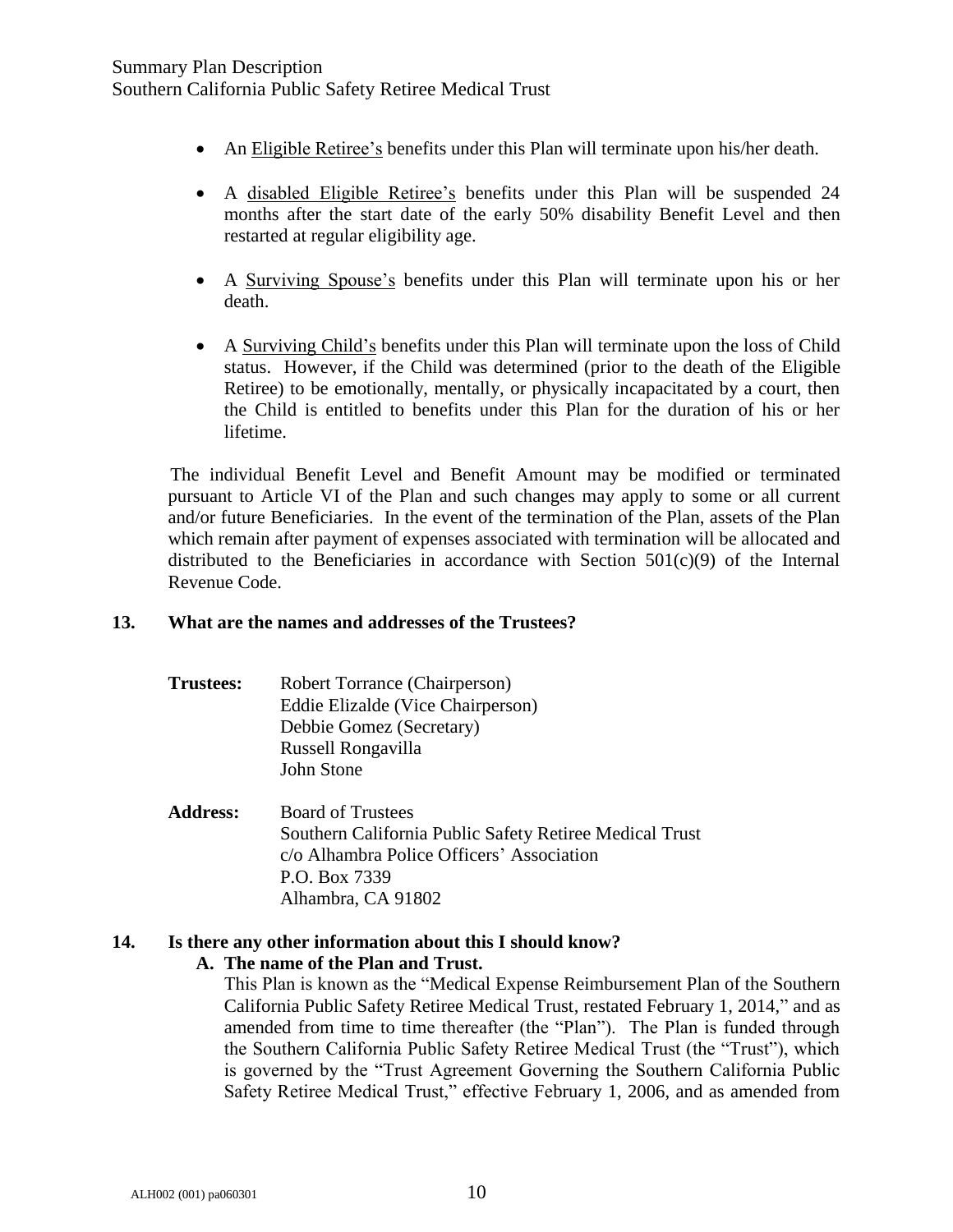time to time thereafter (the "Trust Agreement"). For a copy of the Plan or Trust Agreement, contact the Trust Office.

**B. The name and address of the employee organization that established this Plan.**

The Plan was established by the Alhambra Police Officers' Association. The address of the Association is:

Alhambra Police Officers' Association 211 First Street Alhambra, CA 91801

#### **C. The identification numbers of the Trust and Plan.**

The Employer Tax Identification Number assigned to the Trust by the Internal Revenue Service is EIN 20-6815931.

The Plan number is 501.

#### **D. The type of plan.**

The Plan is a welfare benefit plan providing health insurance premium and medical expense reimbursement benefits to retirees. Beneficiaries may refer to Internal Revenue Service Publication 502, or check with the Trust Office to determine if a premium and/or medical expense is a permissible reimbursement under the Plan.

## **E. The type of administration/trust office.**

The Plan is administered by the Board of Trustees of the Southern California Public Safety Retiree Medical Trust. The Board has retained the services of a contract administrator to assist in recordkeeping, claims payments, etc. The contact information of the Trust Office is:

Southern California Public Safety Retiree Medical Trust c/o Delta Health Systems Attn: Ms. Alva Aguirre 1234 W. Oak Street Stockton, CA 95203 Phone: (800) 700-6762 Fax: (209) 940-5255

## **F. The identity of the Plan Administrator.**

The fiduciary of the Plan (known under federal law as the "Plan Administrator") is the Board of Trustees of Southern California Public Safety Retiree Medical Trust. The Board has retained the services of a contract administrator (the "Trust Office" to assist in recordkeeping, claims payments, etc. You may contact the Board of Trustees in care of the Trust Office.

## **G. The existence of a bargaining agreement that addresses this Plan and Trust.**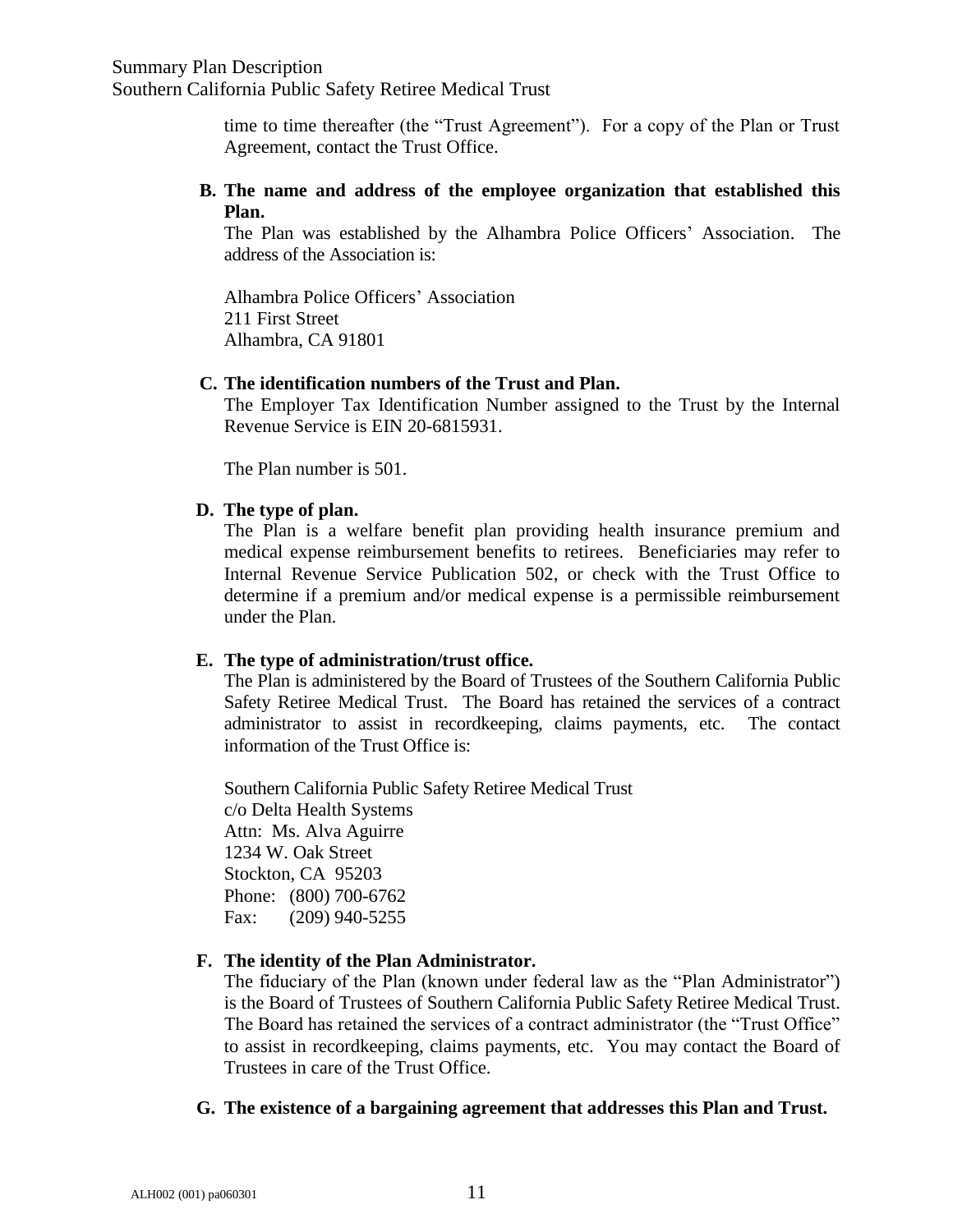Southern California Public Safety Retiree Medical Trust

The Plan is maintained pursuant to a document entitled: "Memorandum Between the City of Alhambra and the Alhambra Police Officers' Association" ("MOU"), which requires contributions to the Trust, and applicable successor agreements. Beneficiaries of the Plan (i.e., Employees, Eligible Retirees, Surviving Spouses, Domestic Partners and Children), as defined in the Plan and Trust documents, may obtain copies of the MOU upon written request to the Plan Administrator. Further, the MOU is available for examination by Beneficiaries at the Trust Office. The Trustees may impose a reasonable charge to cover the cost of providing copies of the MOUs. Beneficiaries may wish to inquire as to the amount of the charges before requesting copies.

## **H. Family Medical Leave Act (FMLA).**

Please contact the Trust Office and/or your Employer if you would like to take advantage of your right to self-pay contributions under the federal Family and Medical Leave Act ("FMLA"). For example, an Employee may be eligible to self-pay during FMLA leave for one of the following reasons:

- \* For the birth and care of a newborn child of the Employee;
- Placement with the Employee of a child for adoption or foster care;

\* To care for an immediate family member (spouse, child, or parent) with a serious health condition; and

\* To take medical leave when the Employee is unable to work because of a serious health condition.

There are more reasons.

## **I. Uniformed Services Employment and Reemployment Rights Act (USERRA).**

Please contact the Trust Office if you are a veteran leaving to, or returning from, active duty and would like to take advantage of your right to self-pay contributions under USERRA.

## **J. Consolidated Omnibus Budget Reconciliation Act COBRA.**

For a description of your rights under COBRA, please see the General COBRA Notice, provided at the end of this Summary Plan Description. Also, if you would like to request a copy of the General COBRA Notice, please contact the Trust Office.

## **K. The source of contributions to the Trust.**

Contributions to the Plan are made by the City of Alhambra based on the Memorandum of Understanding between the Alhambra Police Officers Association and the City. Under special circumstances (e.g., COBRA), former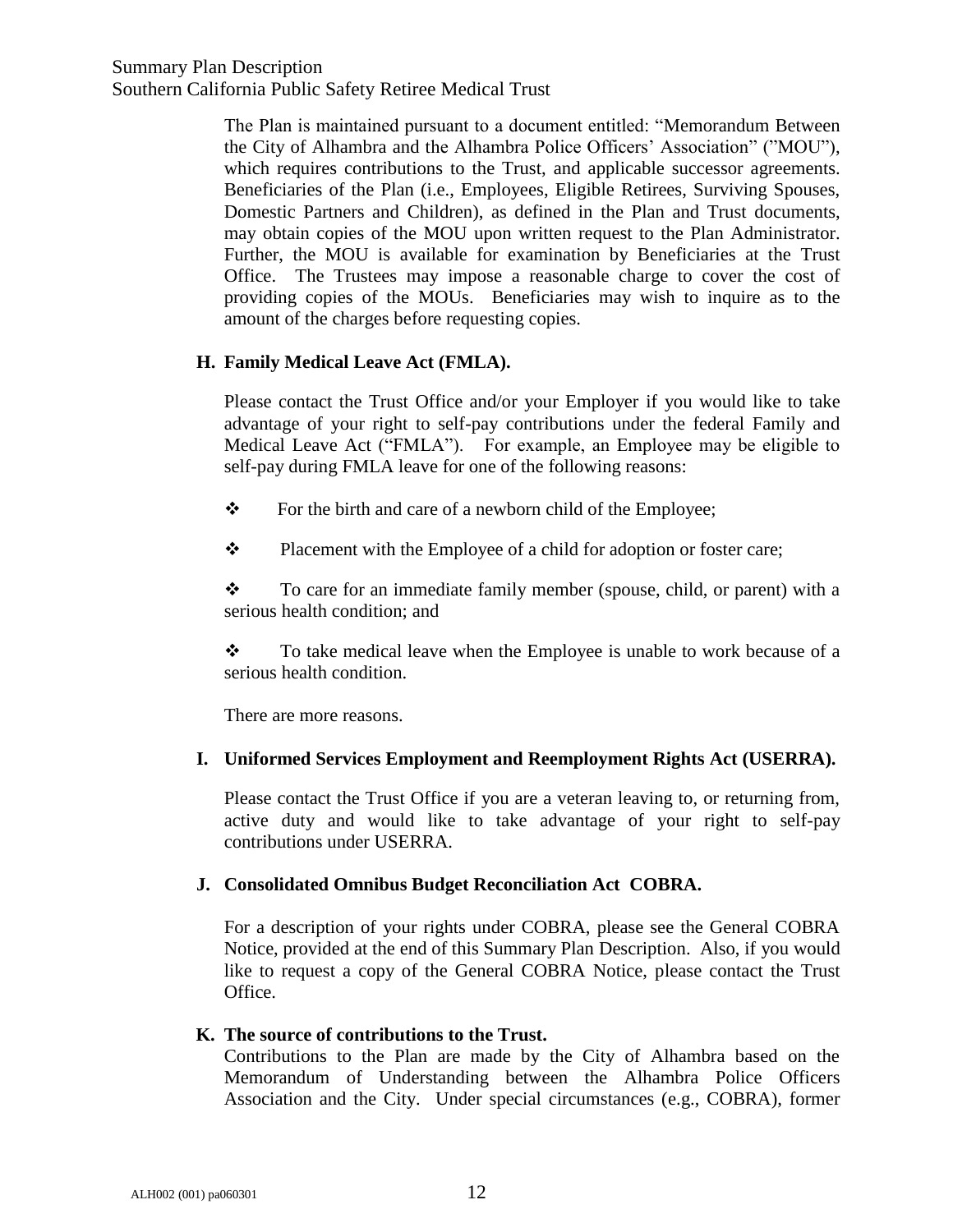Employees and Beneficiaries may make self-payment contributions.

#### **L. The method that is used for the accumulation of assets.**

Contributions are received by and held in trust by the Trust and are invested with the assistance of a professional investment manager, utilizing investment policies and methods consistent with objectives of this Plan and Employee Retirement Income Security Act of 1974 (ERISA) requirements.

**M. The procedures governing Qualified Medical Child Support Order Determinations (QMCSO).**

Beneficiaries can obtain, without charge, a copy of such procedures from the Trust Office.

#### **N. The name and address of the agent for service of process.**

Each member of the Board of Trustees is an agent for purposes of accepting service of legal process on behalf of the Plan. Service of legal process may be made upon a Trustee or the Trust Office. See address above in Question 14(E).

#### **O. Statement of Legal Rights.**

• Rights of Plan Participants. Beneficiaries of the Southern California Public Safety Retiree Medical Trust are entitled to certain rights and protection under the federal Employee Retirement Income Security Act of 1974 (ERISA). ERISA provides that all Plan participants shall be entitled to:

Examine without charge at the Plan Administrator's office and at other specified locations, such as worksites and union halls, all documents governing this Plan, including collective bargaining agreements, insurance contracts and a copy of the latest annual report filed by the Plan with the U.S. Department of Labor, and available at the Public Disclosure Room of the Employee Benefits Security Administration.

Obtain upon written request to the Plan Administrator, copies of documents governing the operation of this Plan, including insurance contracts, collective bargaining agreements, a copy of the latest annual report, and an updated Summary Plan Description. The Plan Administrator may make a reasonable charge for the copies.

Receive a summary of the Plan's annual financial report. The Plan Administrator is required by law to furnish each enrollee with a copy of this summary annual report.

If there is a cessation of contributions to the Plan as a result of a COBRA qualifying event, you or your dependents may have to continue such contributions by self-payment. Review the General COBRA Notice and the Plan, Sections 2.2(b) and 2.2(c), for rules governing your COBRA continuation coverage rights.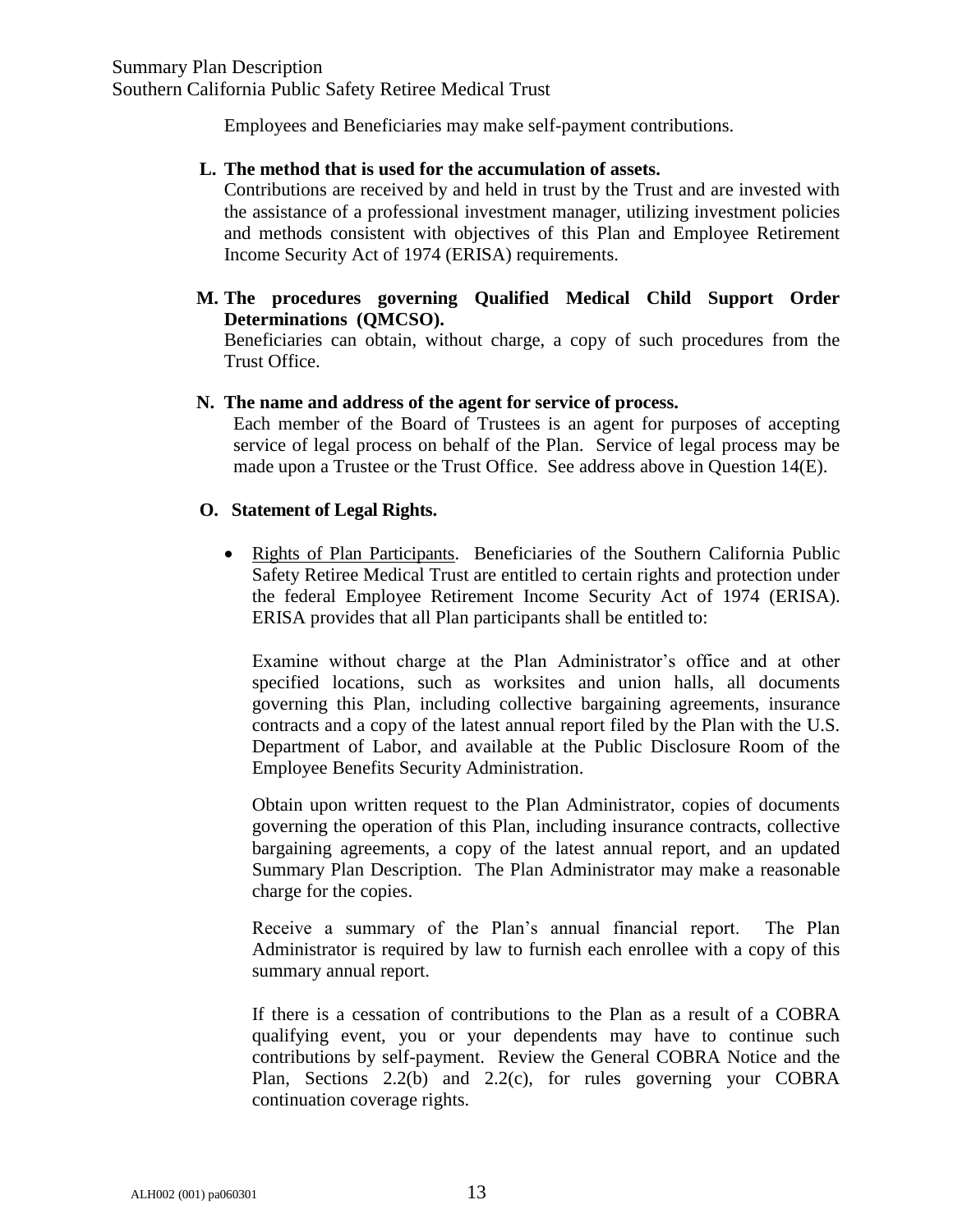• Prudent Actions by Plan Fiduciaries. In addition to creating rights for Trust beneficiaries, ERISA imposes obligations upon the persons who are responsible for the operation of this employee welfare benefit plan.

These persons who operate your Plan and Trust are called "fiduciaries" in the law. Fiduciaries must act solely in the interest of the Plan Beneficiaries and they must exercise reasonable prudence in the performance of their Plan and Trust duties. Fiduciaries who violate ERISA may be removed and required to make good any losses they have caused the Trust. No one, including an employer, may fire or otherwise discriminate against members to prevent them from obtaining a welfare benefit or exercising their rights under ERISA.

 Enforce Your Rights. If a claim for a welfare benefit is denied or ignored, in whole or in part, Beneficiaries have a right to know why this was done, obtain copies of documents relating to the decision without charge, and to appeal any denial, all within certain time schedules.

Under ERISA there are steps that can be taken to enforce the above rights. For instance, if you request a copy of Plan documents or the latest annual report from the Plan and do not receive them within thirty (30) days, you may file suit in a federal court. In such a case, the court may require the Plan Administrator to provide the materials and pay you up to \$110 a day until you receive the materials, unless the materials were not sent because of reasons beyond the control of the Administrator. If you have a claim for benefits which is denied or ignored, in whole or in part, you may file suit in a state or federal court after exhausting the Plan's administrative procedures. If a Plan fiduciary misuses the Plan's money or if you are discriminated against for asserting your rights, you may seek assistance from the U.S. Department of Labor or you may file suit in a federal court. The court will decide who should pay court costs and legal fees. If you are successful, the court may order the person you have sued to pay these costs and fees. If you lose, the court may order you to pay these costs and fees, for example, if the court finds your claim to be frivolous.

 Assistance with Your Questions. If you have any Questions about this Plan, you should contact the Plan Administrator. If you have any Questions about this statement or about your rights under ERISA or if you need assistance in obtaining documents from the Plan Administrator, you should contact the nearest office of the Employee Benefits Security Administration, U.S. Department of Labor, listed in your telephone directory, or the Division of Technical Assistance and Inquiries, Employee Benefits Security Administration, U.S. Department of Labor, 200 Constitution Avenue N.W., Washington, D.C. 20210. You may also obtain certain publications about your rights and responsibilities under ERISA by calling the publications hotline of the Employee Benefits Security Administration at (866) 444-EBSA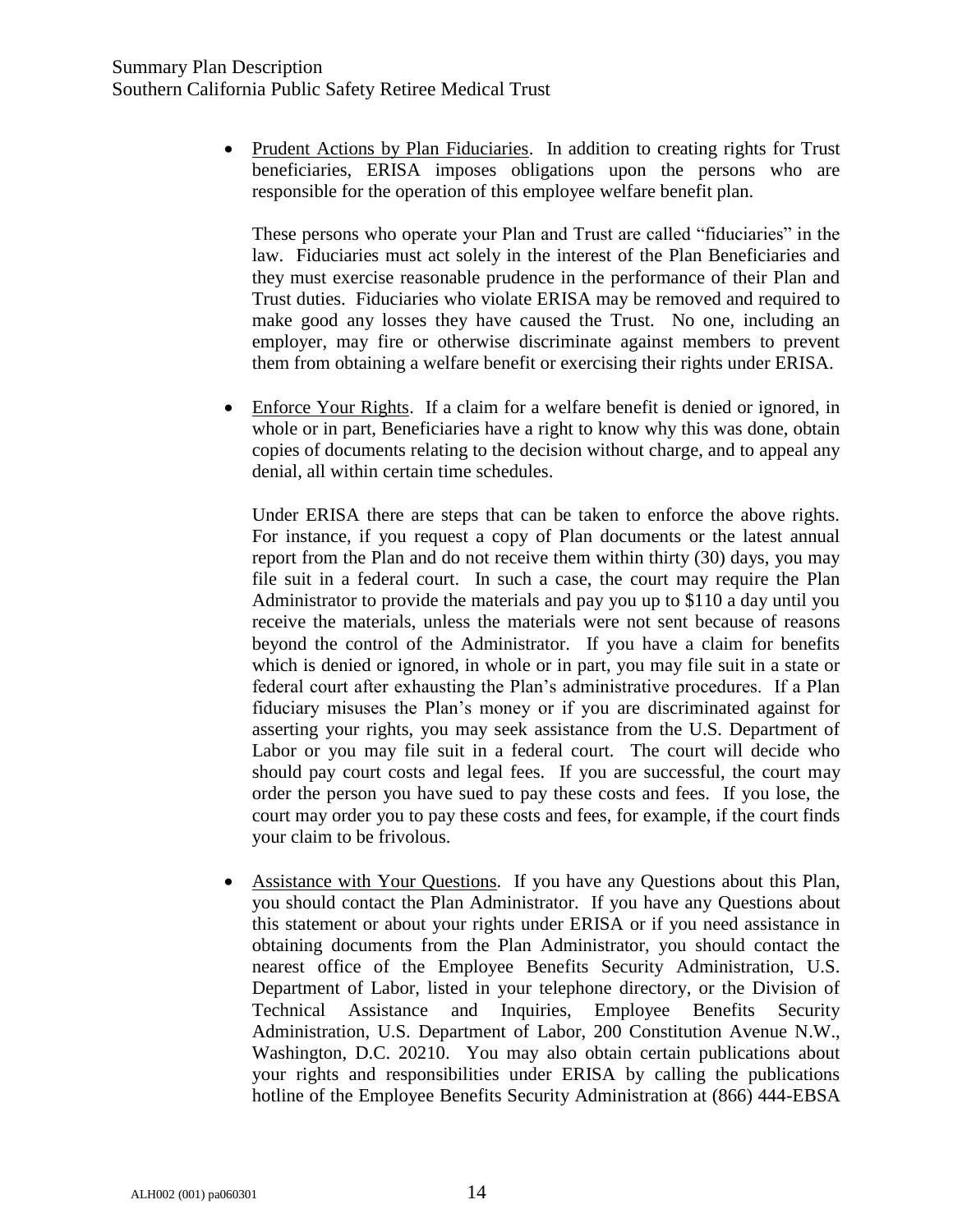(3272).

• Privacy Rights. The federal Health Insurance Portability and Accountability Act of 1996 (HIPAA) requires special precautions of health benefit plans to protect the privacy of "protected health information." In the course of providing benefit to you under this Plan, the Trust Office may acquire protected health information. Accordingly, the Plan has developed procedures to restrict access to protected health information to persons who need to know it in order to process, complete, or administer the Plan benefits. If you would like more details about your privacy rights, please contact the Trust Office.

#### CIRCULAR 230 NOTICE.

TO ENSURE COMPLIANCE WITH REQUIREMENTS IMPOSED BY THE IRS, WE INFORM YOU THAT ANY U.S. FEDERAL TAX ADVICE CONTAINED IN THIS COMMUNICATION (INCLUDING ANY ATTACHMENTS) IS NOT INTENDED OR WRITTEN TO BE USED, AND CANNOT BE USED, FOR THE PURPOSE OF (I) AVOIDING PENALTIES UNDER THE INTERNAL REVENUE CODE OR (II) PROMOTING, MARKETING OR RECOMMENDING TO ANOTHER PARTY ANY TRANSACTION OR MATTER ADDRESSED HEREIN.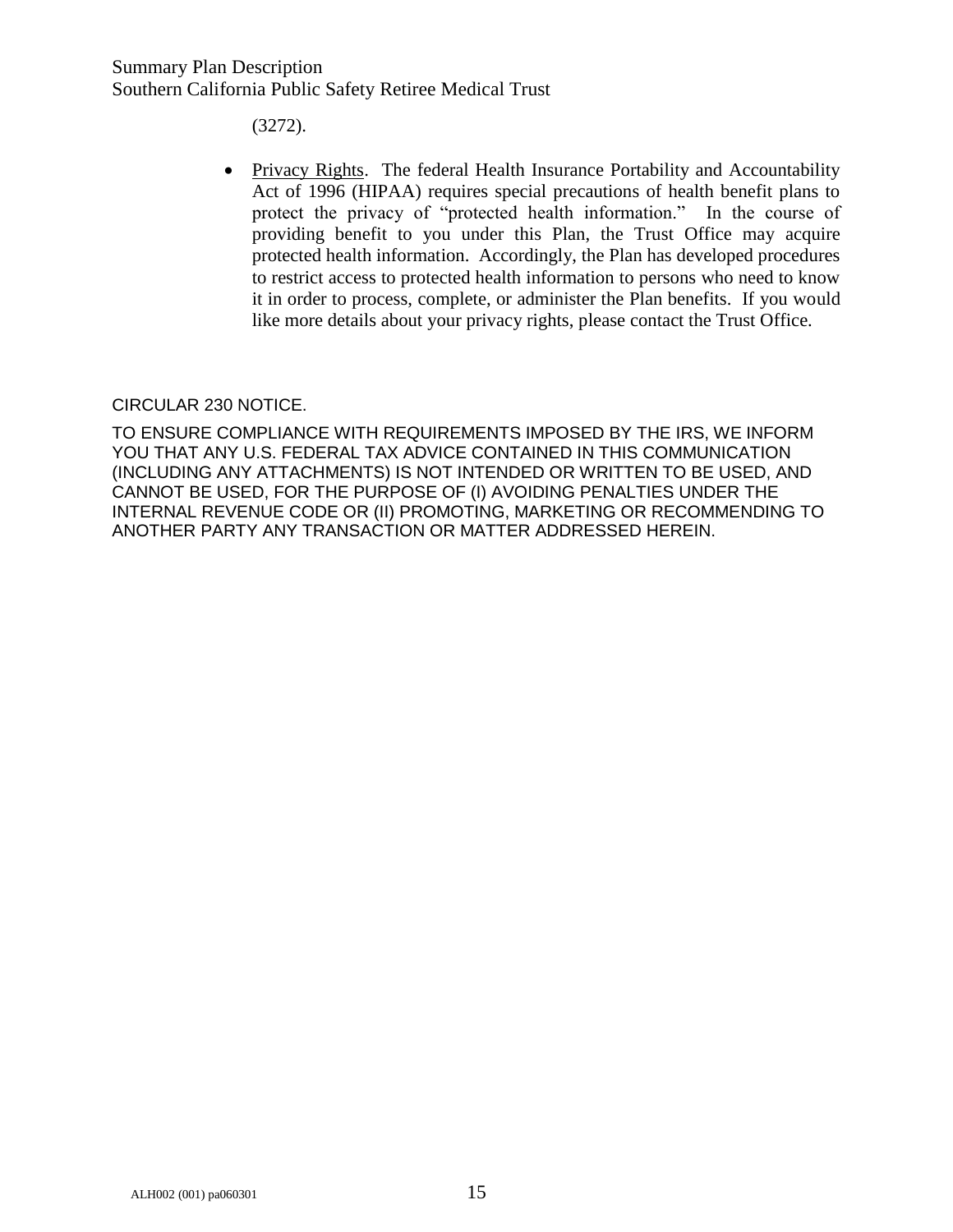#### **SOUTHERN CALIFORNIA PUBLIC SAFETY RETIREE MEDICAL TRUST**

#### **COBRA GENERAL NOTICE**

#### **<< IMPORTANT COBRA INFORMATION >> THIS COBRA INFORMATION WILL INFORM YOU OF YOUR RIGHTS AND OBLIGATIONS UNDER COBRA. YOU AND YOUR SPOUSE SHOULD TAKE THE TIME TO READ THIS CAREFULLY.**

Under this type of health plan, i.e., a retiree medical expense reimbursement plan, COBRA benefits mean the right to continue contributions to the Trust, in order to obtain certain Plan benefits after retirement. This Plan gives the Employee (or family member) the right to selfpay contributions into the Trust, which were formerly paid pursuant to a collective bargaining agreement or other special agreement while the Employee was working. If you have questions regarding the eligibility requirements under the Plan, or are in doubt about the application of COBRA under this Plan, please contact the Trust Office.

**It is important to note that the type of continuation coverage under this Plan is unusual. Under this Plan, self-paid contributions (if sufficient, as explained below) would entitle the Qualified Beneficiary to reimbursement of a portion of your health medical expense costs after retirement, 4 rather than health benefits immediately following active employment. That is, this Plan is for retiree health benefits, not benefits soon after termination of active employment.**

**1. COBRA Generally.** You are a participant in the "Medical Expense Reimbursement Plan" (hereafter the "Plan") of the Southern California Public Safety Retiree Medical Trust (hereafter the "Trust"), which provides reimbursement towards certain medical expenses, as defined in the Plan, after retirement. Continued participation in any health plan is a right governed by a federal law called the Consolidated Omnibus Budget Reconciliation Act of 1985, commonly known as "COBRA."<sup>5</sup>

**THIS NOTICE GENERALLY EXPLAINS YOUR RIGHTS AND OBLIGATIONS UNDER COBRA, WHEN THE RIGHT TO SELF-PAYMENT OF CONTRIBUTIONS UNDER COBRA MAY BECOME AVAILABLE TO YOU AND WHAT YOU NEED TO DO TO PROTECT YOUR RIGHT TO MAKE COBRA SELF-PAYMENTS. YOU AND YOUR SPOUSE SHOULD TAKE THE TIME TO READ THIS CAREFULLY.**

<sup>&</sup>lt;sup>4</sup> In a typical health plan, the COBRA right entitles the Employee to self-pay contributions to continue to receive health coverage immediately following loss of employment. In contrast, this Plan does not pay coverage to terminated Employees until retirement. The Plan accepts contributions during active employment, which are held by the Trust and will be used by Employees to purchase health coverage after retirement. In the event of the Employee's death, generally, payments to the Surviving Spouse will commence the month after the Employee would have attained age 53.

<sup>5</sup> Public Law 99-272, Title X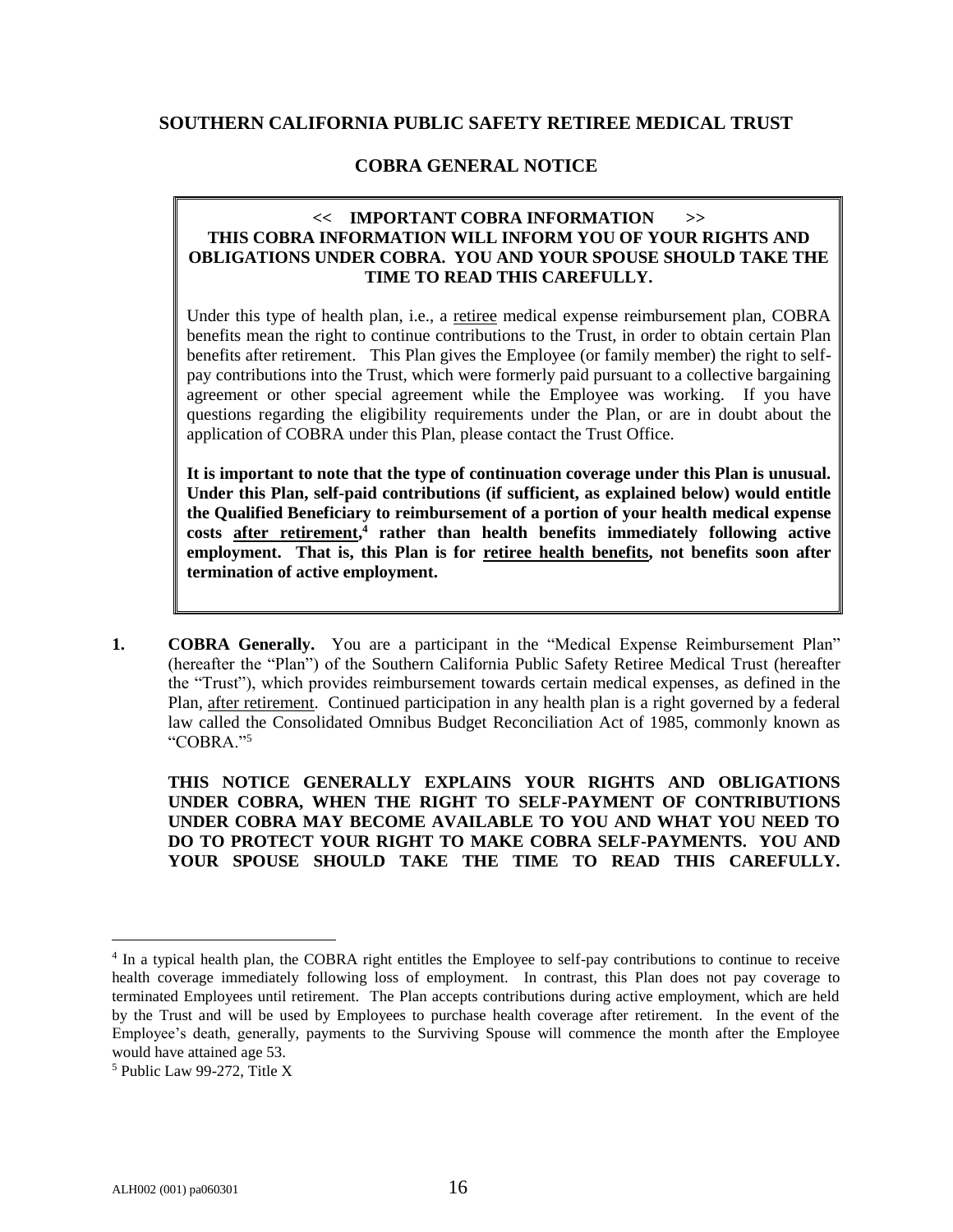#### **2. COBRA Coverage Means the Right to Self-Pay Continued Contributions to Plan for Benefits After Retirement.**

A. The Application of COBRA to this Plan. Under this Plan, COBRA continuation coverage is the right to continue contributions to the Trust by self-payment, when contributions to the Trust would otherwise have ceased because of a certain life event known as a "Qualifying Event." After a Qualifying Event, the Plan must offer each person who is a "Qualified Beneficiary" the COBRA right to self-pay contributions, which were formerly being forwarded pursuant to a collective bargaining agreement or special agreement. By offering a Qualified Beneficiary this right, generally, the Plan is offering that individual the ability to increase their benefits from the Plan in one of two ways:

i) The ability to meet eligibility requirements to receive a lifetime<sup> $6$ </sup> monthly reimbursement benefit from the Plan after retirement, which he may not otherwise have been able to meet (see **Section 2(B)** below), and/or

ii) To augment their monthly post-retirement benefit, if the person had already met the eligibility requirement.

You, your spouse, and your Children could become Qualified Beneficiaries if contributions to the Trust on behalf of the covered employee cease due to a Qualifying Event.

B. Plan Eligibility Requirements. To be eligible to receive these medical expense reimbursement benefits after retirement, this Plan requires that the Employee earn at least five (5) years of Active Service as defined in Section 2.2 of the Plan. Therefore, making COBRA selfpayments could make you eligible, depending on how many years of Active Service you have earned at the time of the Qualifying Event.

Also, since the Plan provides for a gradually increasing level of benefits based on the number of years of your contributions, you may be able to increase your monthly Benefit Amount if you make additional contributions. It is important for you to determine whether making these additional contributions makes sense in your particular situation. If you choose to continue making contributions to this Plan, the number of your self-pay contributions is limited to the number allowed by COBRA, as stated in **Section 7** below.

Consequence of Non-Election. If you do not choose to continue contributing to this Plan, and you have not earned at least five years of Active service, you will forfeit any benefits, contributions made, and Active Service earned under this Plan.

C. Widowed spouses and Children. Widowed spouses and Children may also have the right to continue self-payment under certain circumstances. Contact the Trust Office at the address in **Section 5** below for details.

<sup>&</sup>lt;sup>6</sup> The Plan is currently written to provide benefits for most Retirees until death. However, this is not guaranteed. The Trustees reserve the right to modify or terminate benefits as necessary to preserve the financial soundness of the Plan.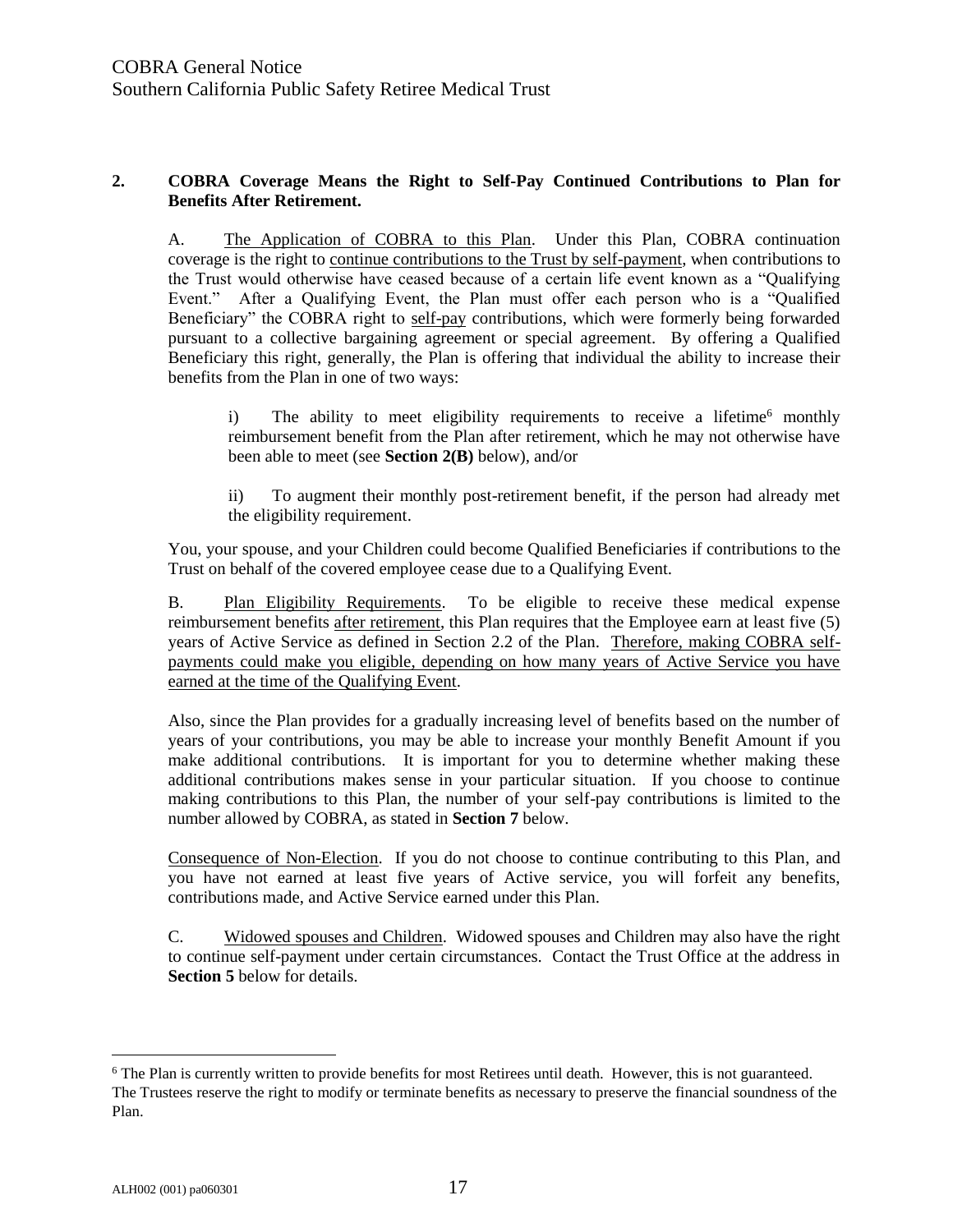#### **3. Qualifying Events and Qualified Beneficiaries.**

A. An Employee as a Qualified Beneficiary. If you are an **Employee,** you will become a Qualified Beneficiary and have the right to self-pay contributions for yourself (and your beneficiaries), if contributions to the Trust on your behalf cease due to any of the following "Qualifying Events":

- i) Termination of Employment. Your employment is terminated for any reason other than gross misconduct; or
- ii) Reduction of Work Hours. Your hours of employment are reduced.

Either of these Qualifying Events generally gives you the right to continue self-payment of contributions to this Plan.

B. The Spouse as a Qualified Beneficiary. If you are the **spouse of an Employee** covered by this Plan, you will become a Qualified Beneficiary and may have the right to self-pay contributions for yourself if contributions to the Trust on your spouse's behalf cease due to any of the following "Qualifying Events,"7 and provided that the Employee does not elect to self-pay contributions under COBRA\*:

i) Spouse's Death. The death of your spouse; or

ii) Termination of Spouse's Employment. A termination of your spouse's employment (for reasons other than gross misconduct); or

iii) Reduction of Spouse's Work Hours. A reduction in your spouse's hours of employment.

\*Note: Only one member of a family may make self-payment contributions in this type of health plan. If there are multiple Qualified Beneficiaries, for example a former employee and a spouse, you should confer together and decide whether electing to make COBRA selfpay contributions makes sense in your case, and which of you will make the election. It is important to note that due to the nature of this type of Plan, you do not each have independent rights to elect self-payment. This means that only one Qualified Beneficiary can self-pay.

C. Child as a Qualified Beneficiary. If you are a **Child of an Employee** covered by this Plan, you may become a Qualified Beneficiary and have rights to self-pay contributions to this Plan if contributions to the Trust on your parent's behalf cease due to any of the following Qualifying Events,<sup>8</sup> and provided that the Employee parent or spouse does not elect to self-pay contributions under COBRA\*:

<sup>7</sup> Some health plans recognize the following Qualifying Events: 1) your spouse becomes entitled to Medicare benefits (under Part A, Part B, or both) and 2) you become divorced or legally separated from your spouse. However, due to the structure of this plan, these are not recognized Qualifying Events.

<sup>8</sup> Under some plans, a child losing Child status under the plan would be a Qualifying Event, but because of the plan design of this Plan, this event is not a Qualifying Event under this Plan.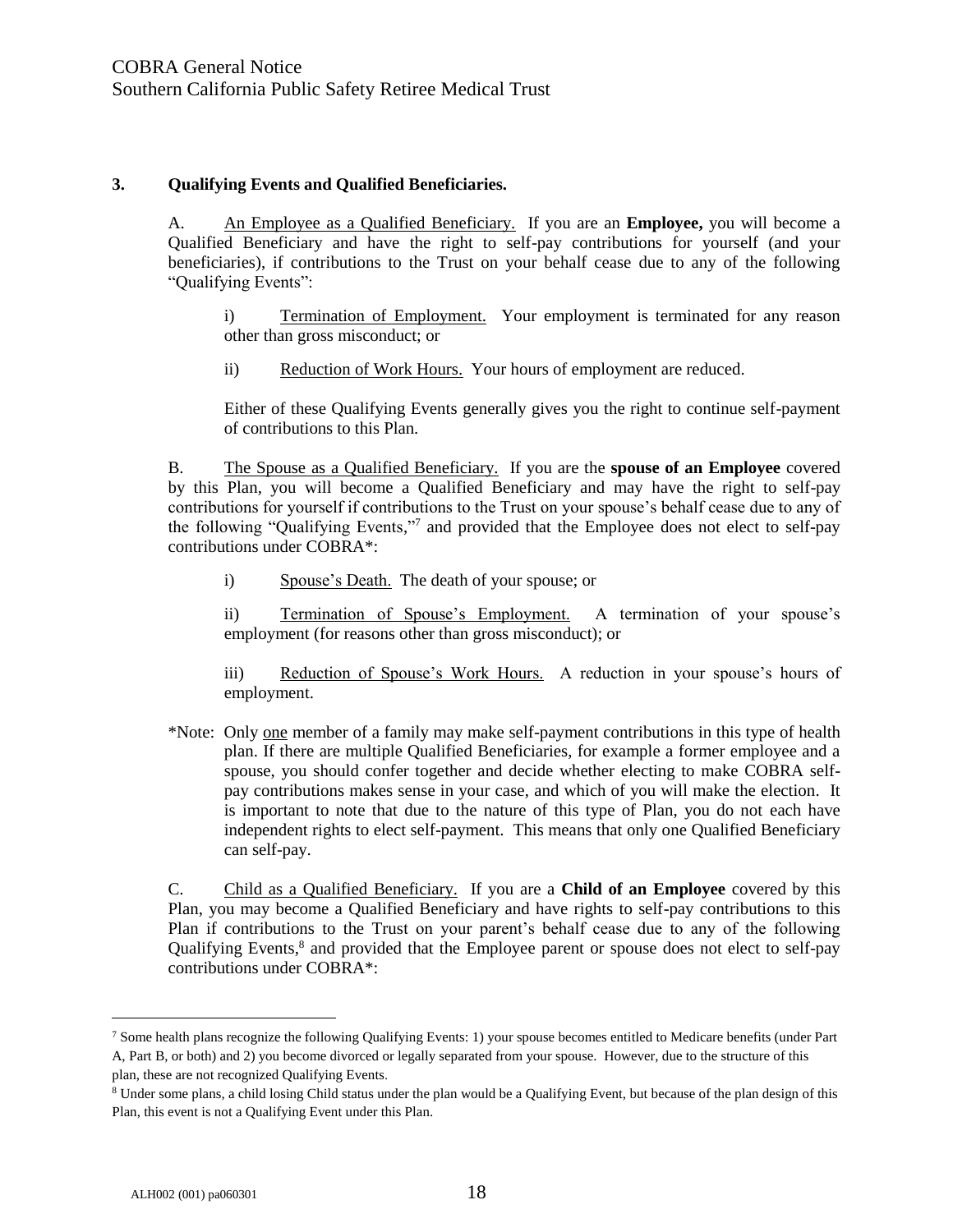i) Death of Parent. The death of the parent who is the Employee; or

ii) Termination of Parent's Employment. The termination of that parent's employment (for reasons other than gross misconduct); or

iii) Reduction of Parent's Work Hours. A reduction in the parent's hours of employment, where neither the employee parent nor spouse elect to self-pay contributions under COBRA.

\*See "Note" under **Section 3(B)** above.

#### **4. Notification of Qualifying Event.**

A. Employer's Notification Responsibility. The Plan will offer the COBRA option to selfpay contributions to Qualified Beneficiaries only after the Plan Administrator has been notified that a Qualifying Event has occurred. When the Qualifying Event is the termination of employment, reduction of hours of employment or death of the employee, your **employer** must notify the Plan Administrator of the Qualifying Event.

B. Qualified Beneficiary's Notification Responsibility. Under COBRA, the **Employee or a family member has the responsibility** to provide written notice, within the time limits described in **Section 4(C)** below, to the Trust Office of the occurrence of any of the following Qualifying Events:

- i) The occurrence of a second Qualifying Event after a Qualified Beneficiary has become entitled to self-pay contributions under COBRA for a maximum period of eighteen (18) months (or twenty-nine (29) months in the case of a disability, as described in **Section 6** below);
- ii) A Qualified Beneficiary is determined by the Social Security Administration to be disabled at any time prior to or during the first sixty (60) days of self-payment contributions; or
- iii) A Qualified Beneficiary, who was determined as disabled is subsequently determined by the Social Security Administration as no longer disabled.

C. Timing Requirements for Qualified Beneficiaries to Notify the Trust Office of Qualifying Events.

i) Qualifying Events Other Than Disability. The period of time for providing notice to the Trust Office for the occurrence of a second Qualifying Event, is **sixty (60) days after** the latest of:

a) *Qualifying Event.* The date that the Qualifying Event occurs; or

b) *Contributions to the Trust Cease.* The date that contributions to the Trust cease or should cease as a result of the Qualifying Event; or

c) *The Date you Receive Notice.* The date that you are informed through this Notice of your responsibility to provide notice to the Trust Office and the Plan's procedures for providing such notice (see **Section 5** below).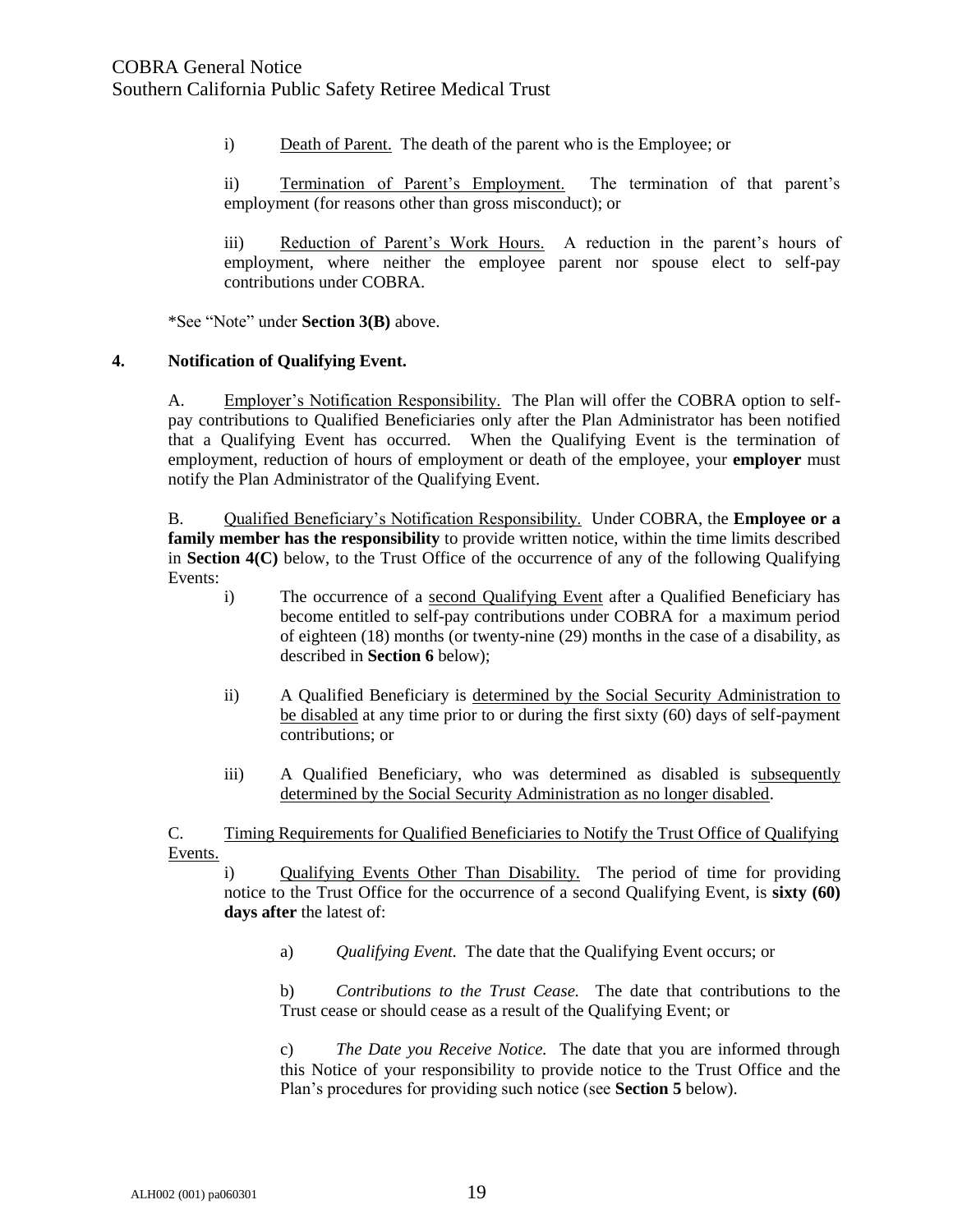## COBRA General Notice

Southern California Public Safety Retiree Medical Trust

ii) Qualifying Event of Disability. The period of time for providing notice to the Trust Office of a disability determination is **sixty (60) days after** the latest of the following events (but no later than the end of the first eighteen (18) months period of self-payment contributions):

a) *Determination by Social Security Administration.* The date of the disability determination by the Social Security Administration;

b) *Disability.* The date that the disability occurs;

c) *Contributions to the Trust Cease.* The date that contributions to the Trust cease or should cease as a result of the Qualifying Event; or

d) *The Date you Receive Notice.* The date that you are informed through this Notice of your responsibility to provide notice to the Trust Office and the Plan's procedures for providing such notice (see **Section 5** below).

iii) Change of Disability Status. The period of time for providing notice to the Trust Office of a change in disability is **thirty (30) days after** the latest of:

a) *Determination by Social Security Administration.* The date the Social Security Administration determines that you are no longer disabled; or

b) *Notice of Responsibility and Procedure.* The date on which you are informed through this Notice of the responsibility to provide notice and the Plan's procedures for providing notice to the Trust Office (see **Section 5** below)

**5. Procedures for Notifying Plan of Qualifying Event**. Subject to the time limits in **Section 4(C)** above, a Qualified Beneficiary must provide written notice of the Qualifying Event(s), described in **Section 4(B)** above, to the Trust Office by either first class mail or facsimile (fax). The contact information for the Trust Office is as follows:

> Southern California Public Safety Retiree Medical Trust c/o Delta Health Systems Attn: Ms. Alva Aguirre P.O. Box 2487 Stockton, CA 95201 Fax: (209) 940-5255

The notice of the Qualifying Event should include:

A. Identifying Information of the Employee and Qualified Beneficiary. The name and social security number of the Employee and of the Qualified Beneficiary;

B. Contact Information of the Filing Beneficiary. The current address and phone number of the Qualified Beneficiary who is filing the notice; and

C. Information Relating to the Qualifying Event. The nature of the Qualifying Event and the date on which the Qualifying Event occurred.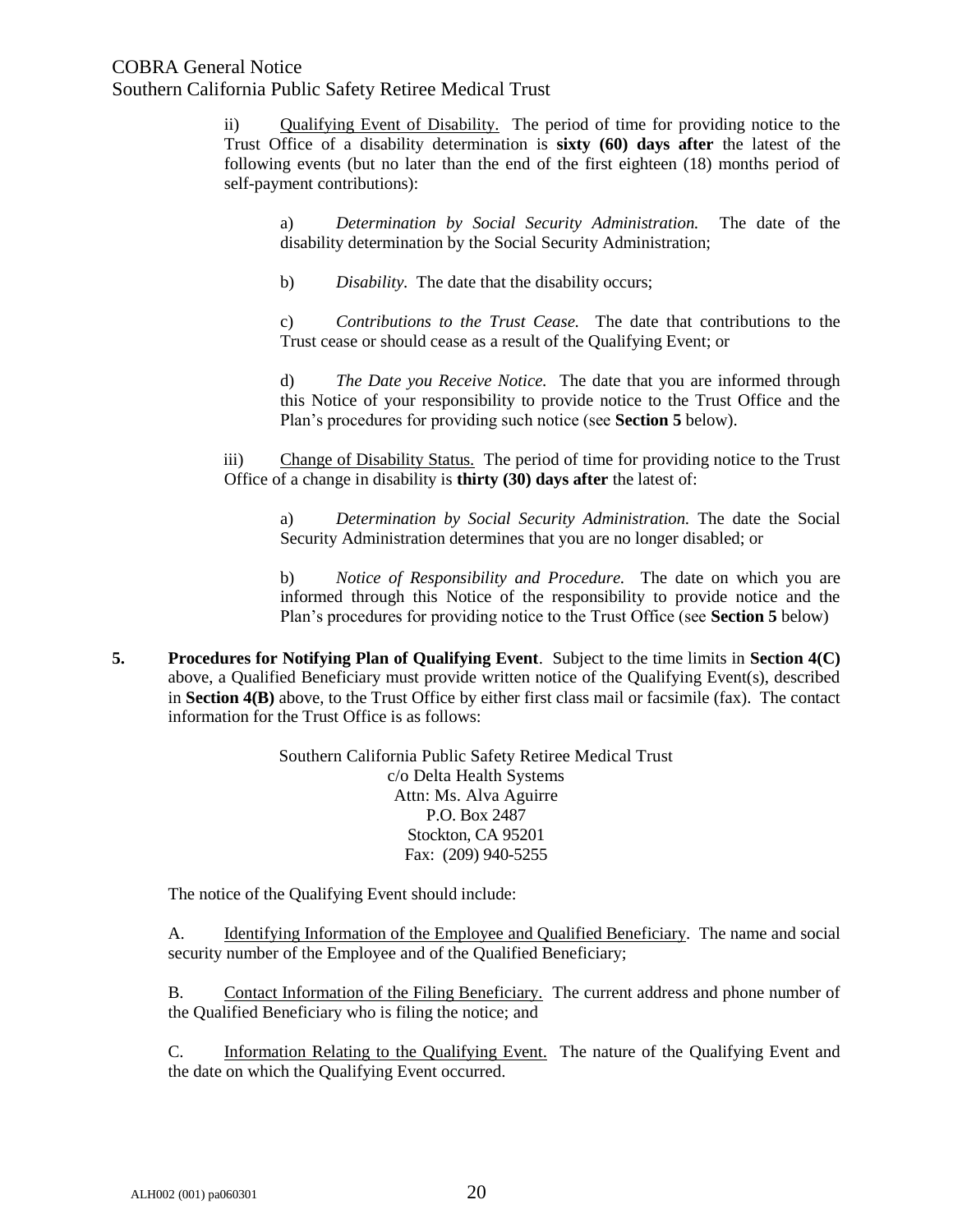## COBRA General Notice Southern California Public Safety Retiree Medical Trust

When the Trust is notified that one of these Qualifying Events has occurred, it will, in turn, notify you about details concerning your election to continue your contributions to the Trust for the right to receive future benefits.

**6. Maximum Length of COBRA Payments.** Once you have elected to take advantage of your COBRA right to self-pay contributions, your initial payment is due within 45 days of your election. Subsequent periodic payments must be made on a monthly basis and are due on the first of each month, but no later than 30 days following the first of the month. **You will not receive monthly reminders that payment is due.**

A. First Qualifying Event. COBRA continuation coverage is a temporary continuation of self-payment of contributions.

i) 18 month period. When the Qualifying Event is a termination of employment or reduction in hours of employment, the law requires that you be given the opportunity to self-pay contributions for eighteen (18) months.

ii) 36 month period. When the Qualifying Event is death of the covered employee, the COBRA law requires that you be given the opportunity to continue to make contributions to the Trust by self-payment for thirty-six (36) months (three years).

B. Second Qualifying Event Extension (18 month extension of the initial 18 month period)**.**  If a second Qualifying Event, other than termination of employment, occurs during the eighteen (18) month period of self-payment of contributions, the Plan beneficiaries may be eligible to receive an extension of up to eighteen (18) months of self-payment contributions, for a maximum of thirty-six (36) months. See **Sections 4(A)-(C) and 5** relating to notification requirements and procedure in the case of a second Qualifying Event.

C. Disability Extension (11 month extension of the initial 18 month period)**.** If a Qualified Beneficiary under the Plan is determined by the Social Security Administration to be disabled, the Plan beneficiaries may be eligible to self-pay for an additional eleven (11) months, for a total of twenty-nine (29) months. The disability would have to have started at some time before the  $60<sup>th</sup>$ day of the COBRA self-payment contributions and must last at least until the end of the 18-month period of self-payment contributions. See **Sections 4 and 5** relating to notification requirements and procedure in the case of disability.

Please note the cost you pay for the additional eleven (11) months may be approximately 50% higher than the amount of the first eighteen (18) months if the self-payment contributions include a disabled beneficiary and the extension of period for self-payment contributions would not be available in the absence of a disability.

- **7. Termination of COBRA Payments.** The COBRA law provides that your right to continue COBRA payments may be terminated prior to the full self-payment period – eighteen (18), twenty-nine (29), or thirty-six (36) months – for any of the following reasons:
	- A. The Trust no longer maintains the Plan; or
	- B. Your employer no longer contributes to the Plan on behalf of employees; or
	- C. The monthly self-pay contribution to the Trust under COBRA is not paid timely; or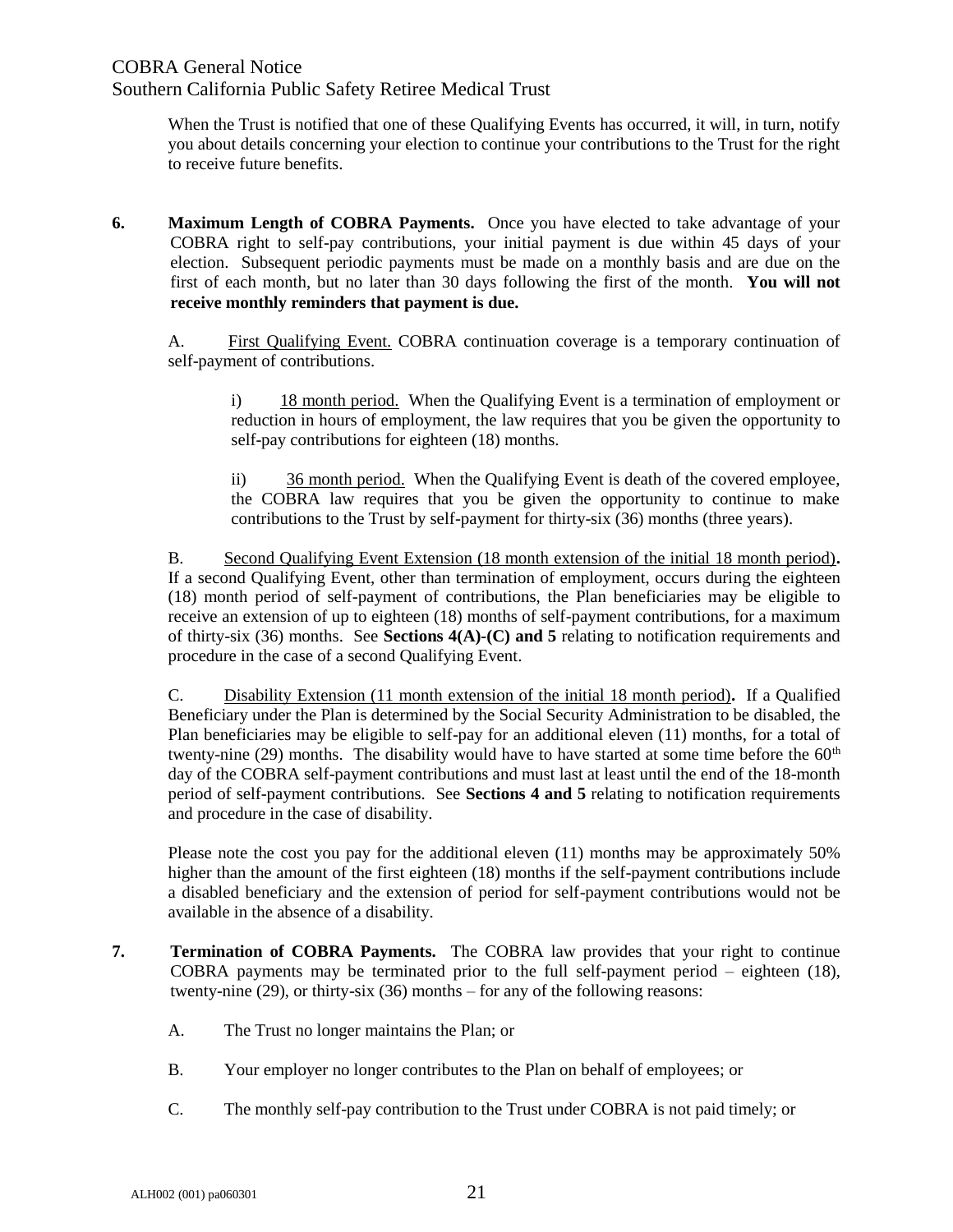D. There has been a final determination that you are no longer disabled if you qualified to make an extra eleven (11) months of self-pay contributions based on disability.

You do not have to show that you are insurable to choose continued participation.

- **8. Refund of Contributions Erroneously Paid.** Any self-paid contributions to the Plan made and accepted in error, shall be refunded to you by the Plan Administrator and shall not confer upon you any rights under the Plan if it is determined that you are ineligible to self-pay contributions. Any Active Service granted based on an erroneous contribution will be rescinded.
- **9. Questions about COBRA.** If you have any questions about the Plan or your COBRA continuation self-payment rights, you should contact the Trust Office at the address and/or phone number appearing below.

Southern California Public Safety Retiree Medical Trust c/o Delta Health Systems Attn: Ms. Alva Aguirre P.O. Box 2487 Stockton, CA 95201 Phone: (800) 700-6762 Fax: (209) 940-5255

For more information about your rights under ERISA, including COBRA, the Health Insurance Portability and Accountability Act (HIPAA), and other laws affecting group health plans, contact the nearest Regional or District Office of the U.S. Department of Labor's Employee Benefits Security Administration (EBSA) in your area or visit the EBSA website at [www.dol.gov/ebsa.](http://www.dol.gov/ebsa)

**10. Address Changes.** In order to protect your family's rights, you should keep the Plan Administrator informed of any changes in marital status or address of yourself and family members.Send all address changes to the Trust Office address stated in **Section 9** above.You should also keep a copy, for your records, of any notices you send to the Plan Administrator.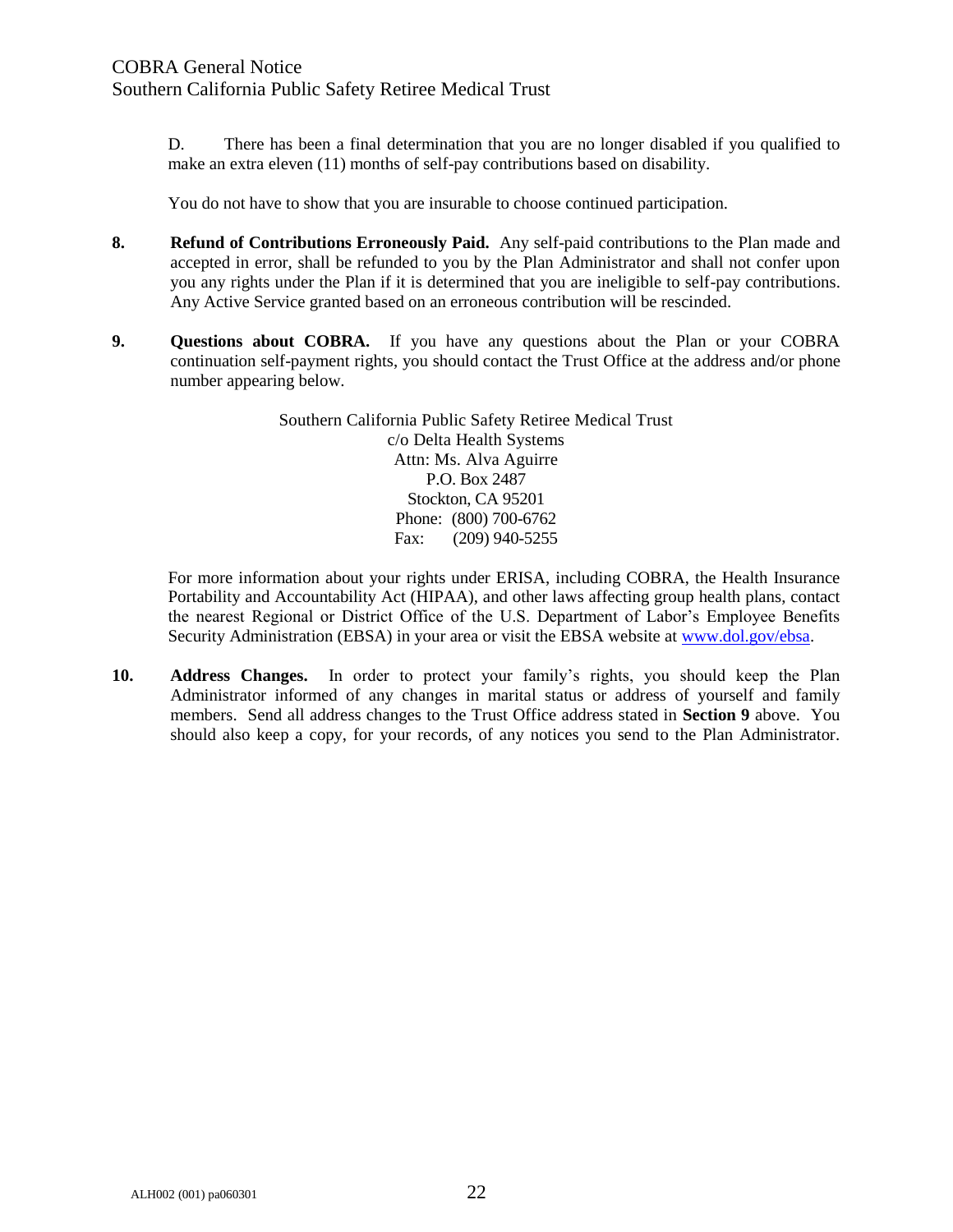#### **SOUTHERN CALIFORNIA PUBLIC SAFETY RETIREE MEDICAL TRUST**

#### **NOTICE OF PRIVACY PRACTICES WITH RESPECT TO PROTECTED HEALTH INFORMATION**

**Introduction**: The Health Insurance Portability and Accountability Act of 1996 (HIPAA) contains a Privacy Rule pertaining to information, called protected health information, that identifies a particular individual and relates to the past, present, or future physical or medical condition of the individual, provision of health care to the individual, or payment for the provision of health care to the individual. The Southern California Public Safety Retiree Medical Trust is required to provide you with this Notice describing our duties and your rights with respect to protected health information and the manner in which it may be used or disclosed.

#### **THIS NOTICE DESCRIBES HOW MEDICAL INFORMATION ABOUT YOU MAY BE USED AND DISCLOSED AND HOW YOU CAN GET ACCESS TO THIS INFORMATION. PLEASE REVIEW IT CAREFULLY.**

**I**. **Our Duties Concerning Protected Health Information**: As the administrative agent for the Board of Trustees of the Trust, we are required by law to maintain the privacy of protected health information according to the terms of the Privacy Rule and other applicable laws. We are also required to abide at all times by the terms of this Notice. Your rights and our duties as set forth herein are governed by extensive regulations about which you can obtain further information by contacting the Privacy Contact Officer identified in Section VII of this Notice.

If any applicable state or federal law imposes limitations upon uses and disclosures of protected health information that are more stringent than the limitations imposed under the Privacy Rule, we are required to adhere to those more stringent limitations.

**II**. **Uses and Disclosures for Treatment, Payment, and Health Care Operations**: Except with respect to uses or disclosures that require an authorization as described in Section IV of this Notice, we may use or disclose protected health information for treatment, payment, or health care operations as set forth in Paragraphs  $II(A) - II(D)$ , below, without obtaining your consent. We may elect to obtain your consent to use or disclose protected health information for such purposes, although we are not required to do so. Moreover, such consent shall not be effective to permit a use or disclosure of protected health care information that requires an authorization as described in Section IV of this Notice.

- **A**. For our payment of premium reimbursement claims. Payment includes but is not limited to actions concerning eligibility, coverage determinations (including appeals), and billing and collection. For example, the Trust may inform a provider or insurer whether a Trust beneficiary is entitled to premium reimbursement.
- **B**. For the payment activities of another covered entity or health care provider to whom we disclose the information. For example, the Trust may disclose its payment on a claim to another health plan, to coordinate payment of claims.
- **C**. To another covered entity for health care fraud and abuse detection or compliance or health care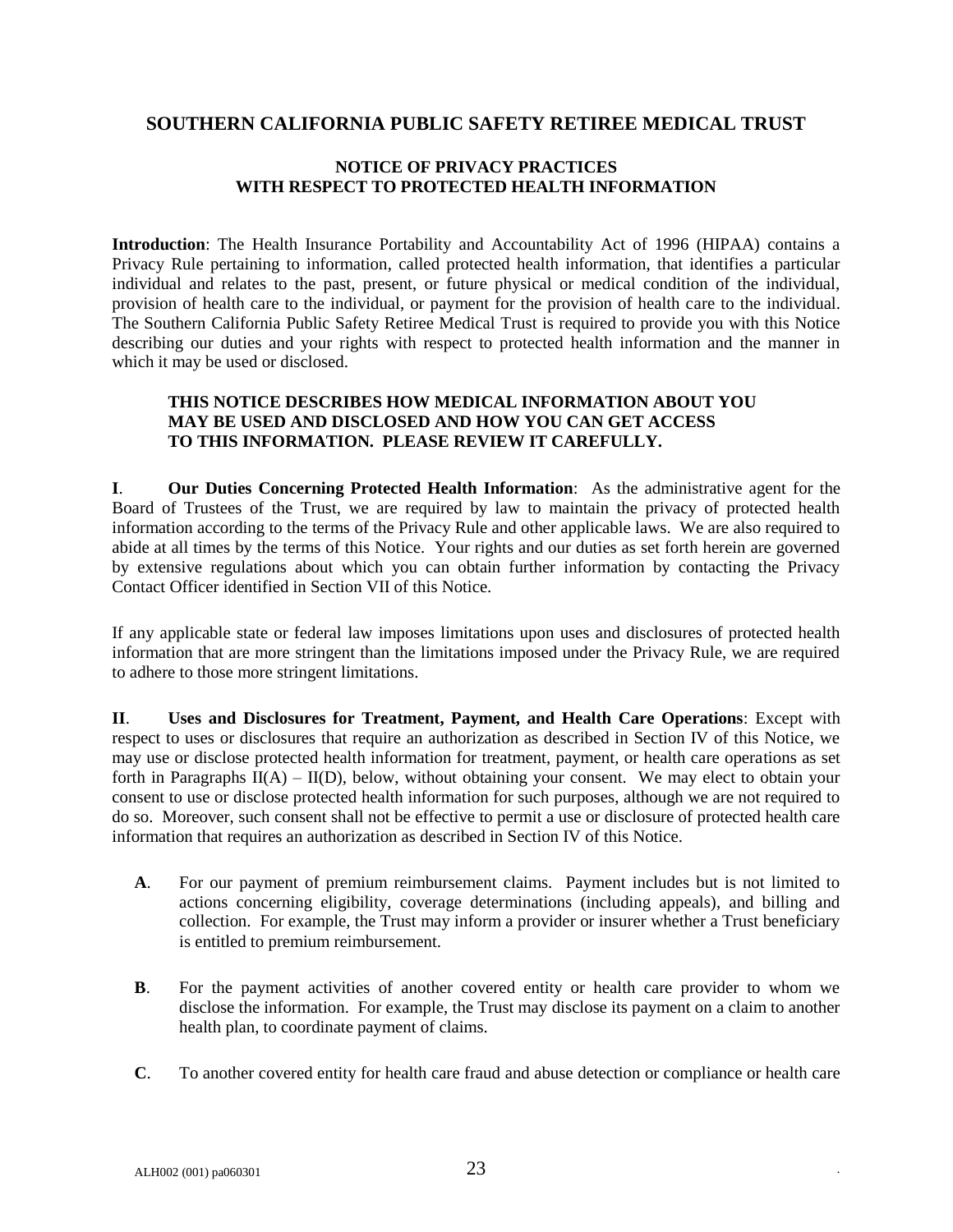operations. For example, the Trust may disclose payment history to another reimbursement plan to investigate, and related functions that do not involve treatment, provided that each entity has or had a relationship with the individual to whom the information pertains and information disclosed pertains to that relationship.

**D**. To disclose protected health information to the Board of Trustees of the Trust, as the plan fiduciary, as necessary for Trust administration. The Board has signed a certification, agreeing not to use or disclose PHI other than as permitted by the Plan documents, or as required by law.

**III**. **Other Uses and Disclosures Permitted or Required Without Authorization**: We may, by complying with the requirements specified in the Privacy Rule, use or disclose protected health information without your written consent or authorization, and without providing you the opportunity to agree or object to such use or disclosure, in the following circumstances:

- **A**. When and to the extent such use or disclosure is required by law.
- **B**. For public health activities or public health oversight authorized by law.
- **C**. When and to the extent required or authorized by law or authorized by you regarding child abuse, neglect, or domestic violence.
- **D.** To the extent authorized by order of a court or administrative tribunal or in response to a subpoena, discovery request, or other lawful process in a judicial or administrative proceeding.
- **E**. For law enforcement purposes, subject to appropriate safeguards, when required by law or by a judicial or administrative order, or in other circumstances involving the provision of information to law enforcement officials for the purpose of locating an individual, determining whether the individual has been the victim of a crime, reporting crime in emergencies, or if the information constitutes evidence of criminal conduct on our premises.
- **F**. For coroners, medical examiners, and funeral directors to perform their legal duties.
- **G**. For procurement, banking, or transplantation of cadaveric organs, eyes, or tissue.
- **H.** For research purposes where there is appropriate documentation of an alteration to or waiver of the individual authorization required for such use or disclosure of protected health information, and the researcher represents that the use of such information is necessary for the research and will be limited as required by the Privacy Rule.
- **I**. To prevent or lessen a serious and imminent threat to health or safety or enable law enforcement authorities to identify or apprehend an individual.
- **J**. For specialized government functions related to military personnel, veteran's benefits, national security, protective services, medical suitability determinations, law enforcement custodial situations, and public benefits programs.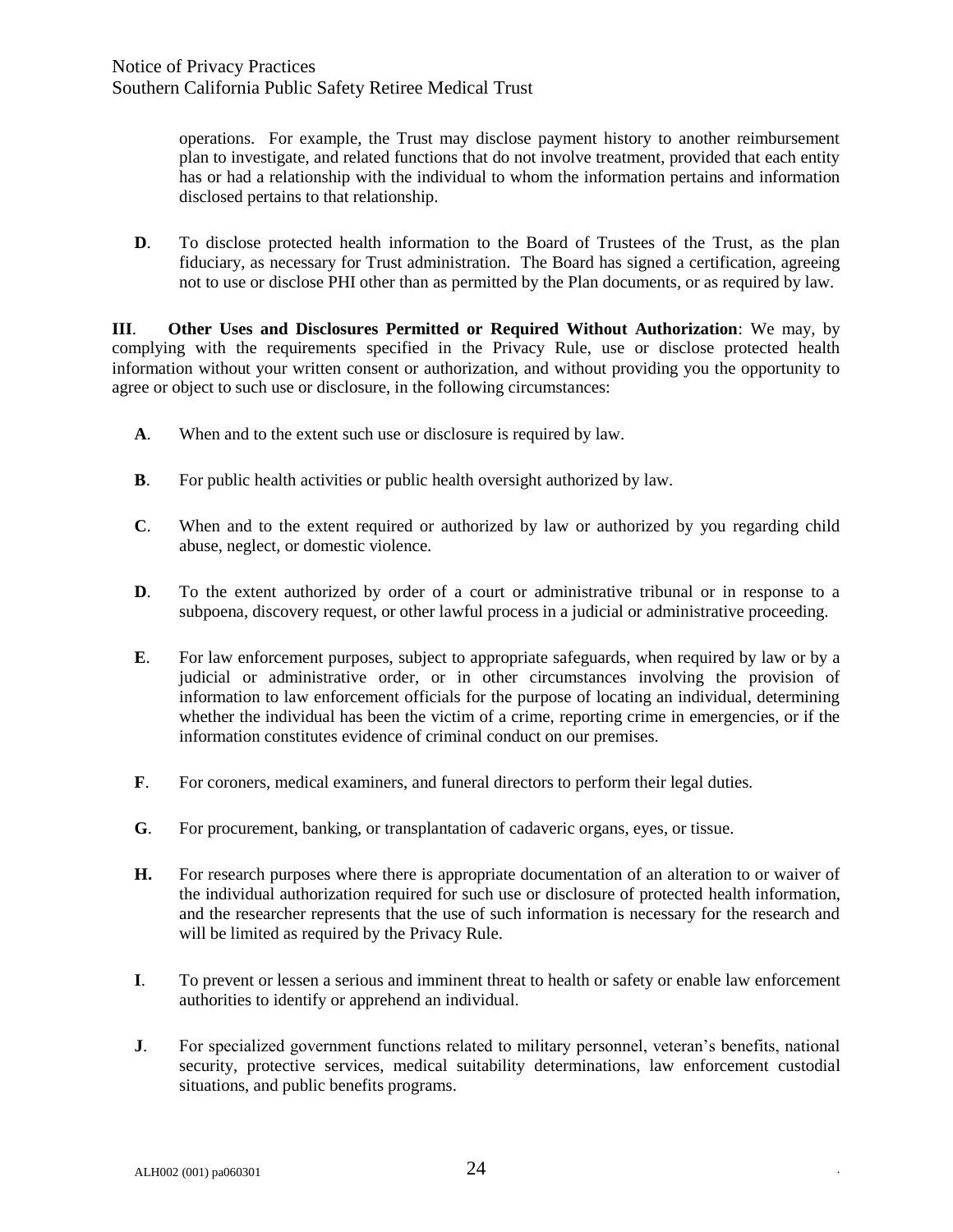### Notice of Privacy Practices Southern California Public Safety Retiree Medical Trust

- **K**. For compliance with workers' compensation and similar programs that provide benefits for work-related injury or illness regardless of fault.
- **L.** De-identified information, i.e., the Trust may disclose a Beneficiary's health information, if it does not identify the Beneficiary, and with respect to which there is no reasonable basis to believe the information can be used to identify the Beneficiary.

**IV**. **Authorization Required for Other Uses and Disclosures**: Uses and disclosures of protected health information other than those identified above will be made only with your written authorization. You may revoke such authorization at any time, provided that the revocation is in writing, except to the extent that we have taken action in reliance thereon or, if the authorization was obtained as a condition of obtaining insurance coverage, some other law provides the insurer with the right to contest a claim under the policy or the policy itself.

**V**. **Individual Rights**: All participants have the following rights with respect to protected health information that the Plan maintains about them:

**A**. **Restrictions on Uses and Disclosures**. You may request that we restrict uses or disclosures of protected health information for the purposes of carrying out treatment, payment, or health care operations or locating and providing information to persons involved with your care or payment for your care.

We are required to agree to your request only if the disclosure is for the purpose of carrying out payment or health care operations (and is not for the purpose of carrying out treatment) for a health care item or service for which you have paid the health care provider out-of-pocket in full.

Except as described above, we are not required to agree to your request. If we agree, we will be entitled to terminate our agreement with respect to protected health information created or received after we have notified you of the termination. Until then we will be required to abide by the restriction unless the information is required for purposes such as giving you emergency treatment; assisting the Secretary of Health and Human Services to investigate privacy complaints; including your name in a health care facility directory if you are incapacitated or in emergency circumstances; and circumstances described in Section III of this Notice in which an opportunity to agree or object need not be provided.

- **B**. **Confidential Communications**. We must accommodate reasonable requests to have protected health information communicated to you in confidence by alternative means or at alternative locations. We may require your request to be in writing, state if appropriate how payment for the accommodation will be handled, specify an alternative method of contacting you, and state that disclosure of all or part of the protected health information could endanger you.
- **C***.* **Access for Inspection and Copying**: You may request access to inspect or copy protected health information that is maintained about you in a designated record set. If we grant your request we may provide the information requested or, with your consent, furnish an explanation or summary of the information. We may impose a reasonable fee for the costs of copying and mailing the information you have requested and costs to which you have agreed in advance for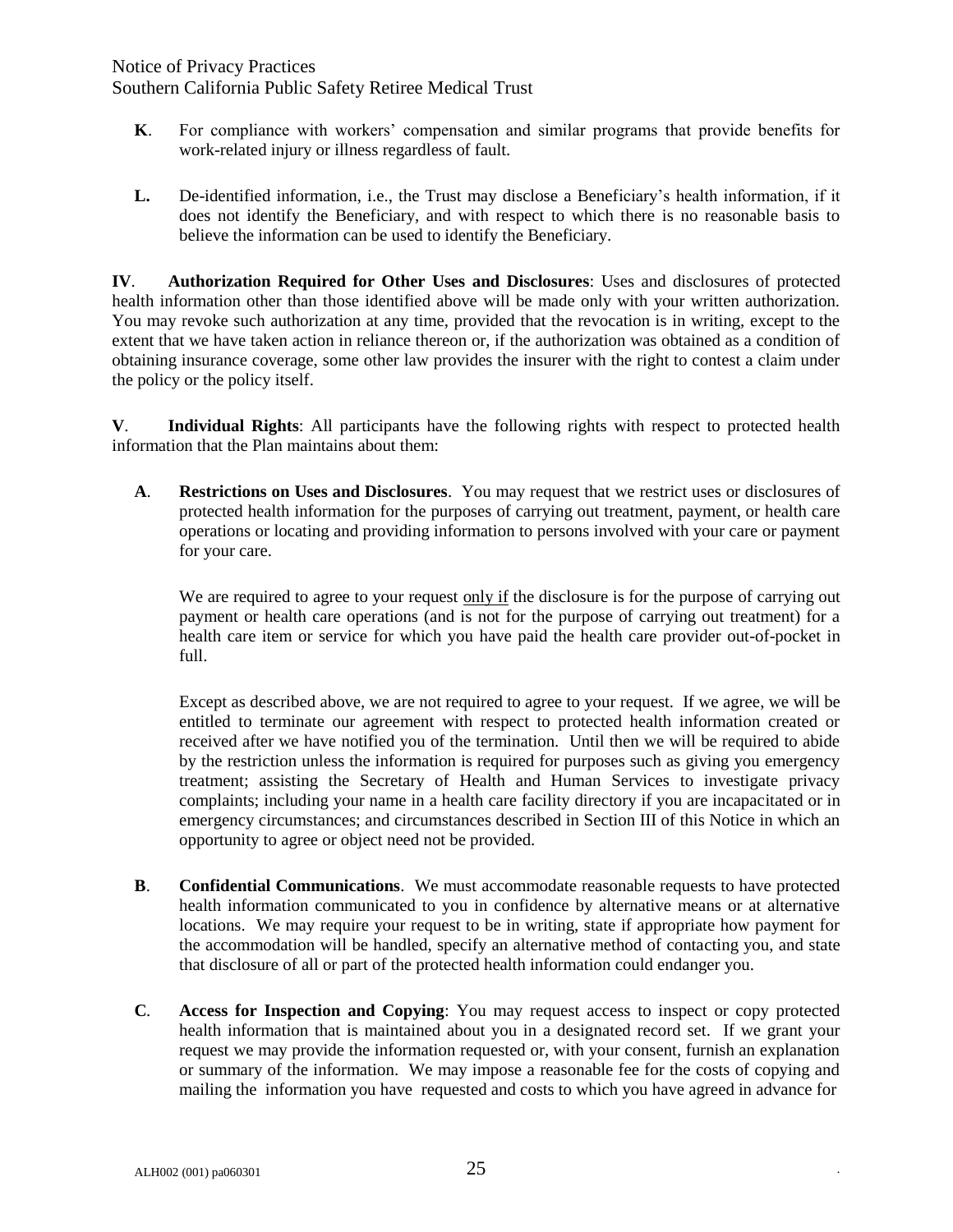preparing an explanation or summary. If we deny your request in whole or in part we must, after excluding the information to which access is denied, provide access insofar as possible to other protected health information subject to your request.

We may in some circumstances deny your request without providing an opportunity for review, as when the information consists of psychotherapy notes or was compiled for use in a legal or administrative proceeding, and certain other circumstances. There are other circumstances in which we must provide an opportunity for review of our denial, as when the denial is based upon a determination that provision of the information is likely to cause substantial harm to you

or another person. We must in all cases inform you in plain language of the basis for our denial and the means by which you can file a complaint with the Department of Health and Human Services or the Privacy Contract Officer identified in Section VII of this Notice if you believe our denial was improper.

**D**. **Amendments**. You may request amendments to protected health information maintained about you in a designated record set. If we accept your request in whole or in part, we must identify the information affected thereby, provide a link to the amendment, and make reasonable efforts to notify within a reasonable time persons disclosed by you or known to us who might foreseeably rely on the information to your detriment. We may deny your request if we determine that the information subject to your request is already accurate and complete, is not part of the designated record set, would not be available for inspection as described in Paragraph V(C), above, was not created by us, and in certain other circumstances.

If we deny your request in whole or in part, you will be entitled to submit a written statement of disagreement. We may submit a rebuttal statement. We will be required to identify the information subject to your request and provide a link to the request, our denial, and any statements of disagreement and rebuttal. We will also be required if asked by you to include your request for amendment and our denial with any future disclosures of the information subject to your request. If you submit a statement of disagreement, we will be required to include your request for amendment, our denial, your statement of disagreement, and any rebuttal statement with any subsequent disclosure of the information to which the disagreement relates. We must in all cases inform you in plain language of the basis for our denial and the means by which you can file a complaint with the Department of Health and Human Services or the Privacy Contract Officer identified in Section VII of this Notice if you believe our denial was improper.

**E**. **Accountings of Disclosures**. You may obtain an accounting of our disclosures of protected health information about you during any period up to six years before the date of your request. There are certain disclosures to which this right does not apply, such as disclosures made to you or for the purpose of carrying out treatment, payment, and health care operations. In addition, we are required to suspend this right for disclosures to a health oversight agency or law enforcement official if the accounting might impede their activities. The first accounting will be provided without charge. A reasonable cost-based fee may be imposed for subsequent accountings within the same 12-month period. You will be entitled to avoid or reduce the fee by withdrawing or modifying your request.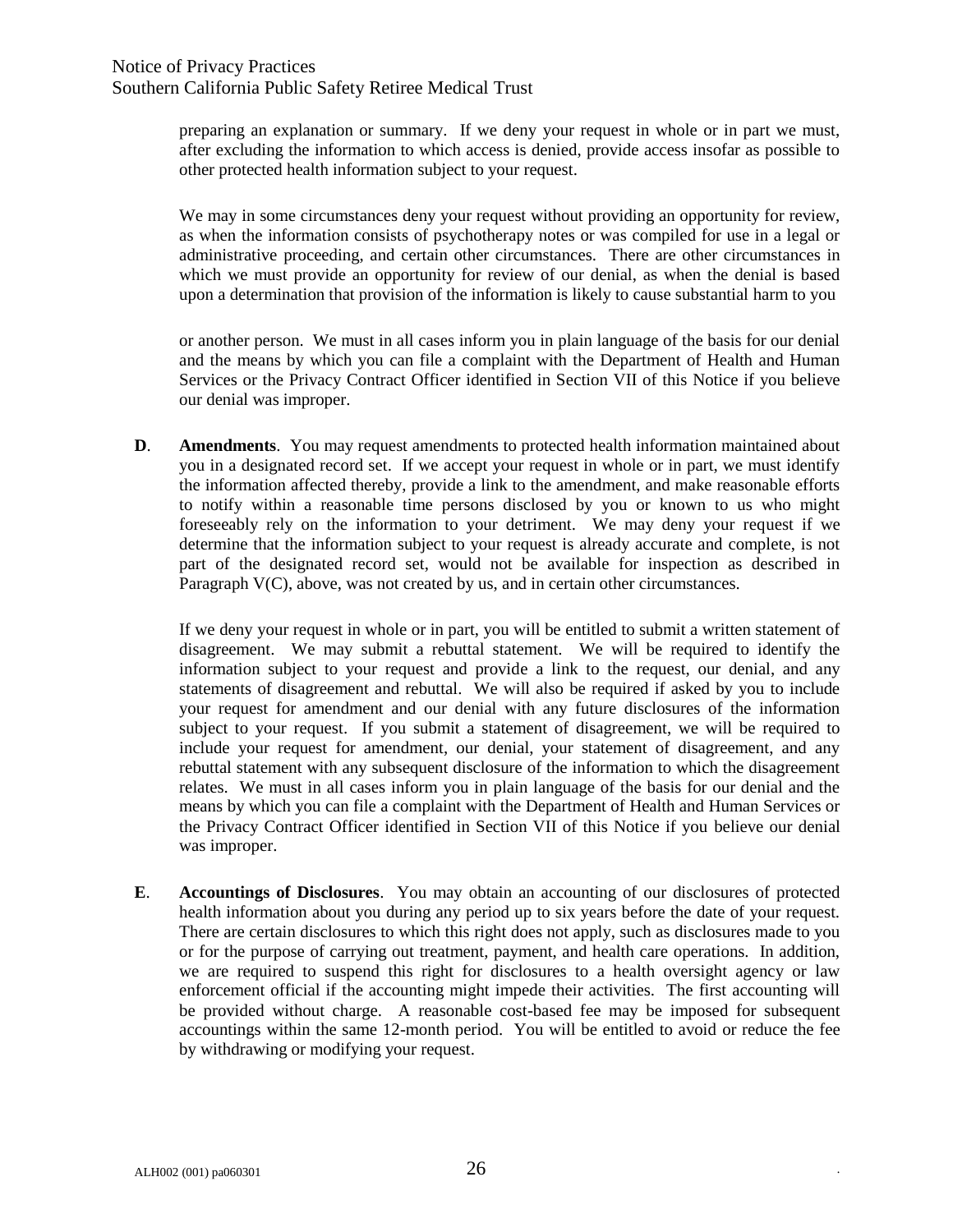**F***.* **Paper Copies of this Notice**.Regardless of the form in which you have chosen to receive this Notice from us, you may receive a paper copy at any time from the Privacy Contact Officer identified in Section VII.

**VI. Changes to Privacy Practices.** We must change our privacy practices when required by changes in the law. We reserve the right to make other changes to our privacy practices or to this Notice that comply with the law. Whenever a change to our privacy practices materially affects the contents of this Notice, we will prepare a revised Notice and send it within 60 days to individuals then covered by the Plan. The Privacy Contact Officer identified in Section VII will also provide a current copy of this Notice upon request. A change to our privacy practices that requires a revision of this Notice may not be implemented before the effective date of the revised Notice. However, we reserve the right make the terms of any revised Notice effective for all protected health information that we maintain.

**VII. Additional Information and Complaints**. You may as specified below obtain additional information and/or submit complaints regarding our duties and your rights with respect to protected health information:

**A. Privacy Contact Officer.** The rights and duties described in this Notice are subject to detailed regulations in the Privacy Rule. We have appointed a Privacy Contact Officer, whom you may contact at any time to obtain further information and assistance or a current paper copy of this Notice:

> Delta Health Systems Attn: Privacy Contact Person P.O. Box 2487 Stockton, CA 95201 Phone: (800) 700-6762 Fax: (209) 940-5255

- **B**. **Privacy Complaints.** You may file a Privacy Complaint whenever you believe that we are not complying with the Privacy Rule or the terms of this Notice. Complaints may be filed with the Privacy Contact Officer or the Secretary of the Department of Health and Human Services, Hubert Humphrey Building, 200 Independence Avenue S.W., Washington D.C. 20201. Complaints must be filed in writing and describe the acts or omissions about which you are complaining. A complaint to the Secretary must name the entity that is the subject of the complaint and be filed within 180 days of when you learned or should have learned about the act or omission complained of, unless this time limit is waived by the Secretary for good cause shown.
- **C**. **No Intimidation or Retaliation.** No intimidation, discrimination, or retaliation shall be permitted against you for the exercise of your rights under the Privacy Rule or our privacy policies, including the right to file a Privacy Complaint.

**VIII.** Effective Date: This notice shall become effective on the 1<sup>st</sup> day of January, 2010, and shall remain in effect until it is amended and a revised Notice is provided to you as described in Section VI.

PHI use and disclosure is regulated by federal law, 45 CFR parts 160 and 164 subparts A and E. This Notice attempts to summarize the regulations. The law and its regulations will supersede any discrepancy between this Notice and the law and regulations.